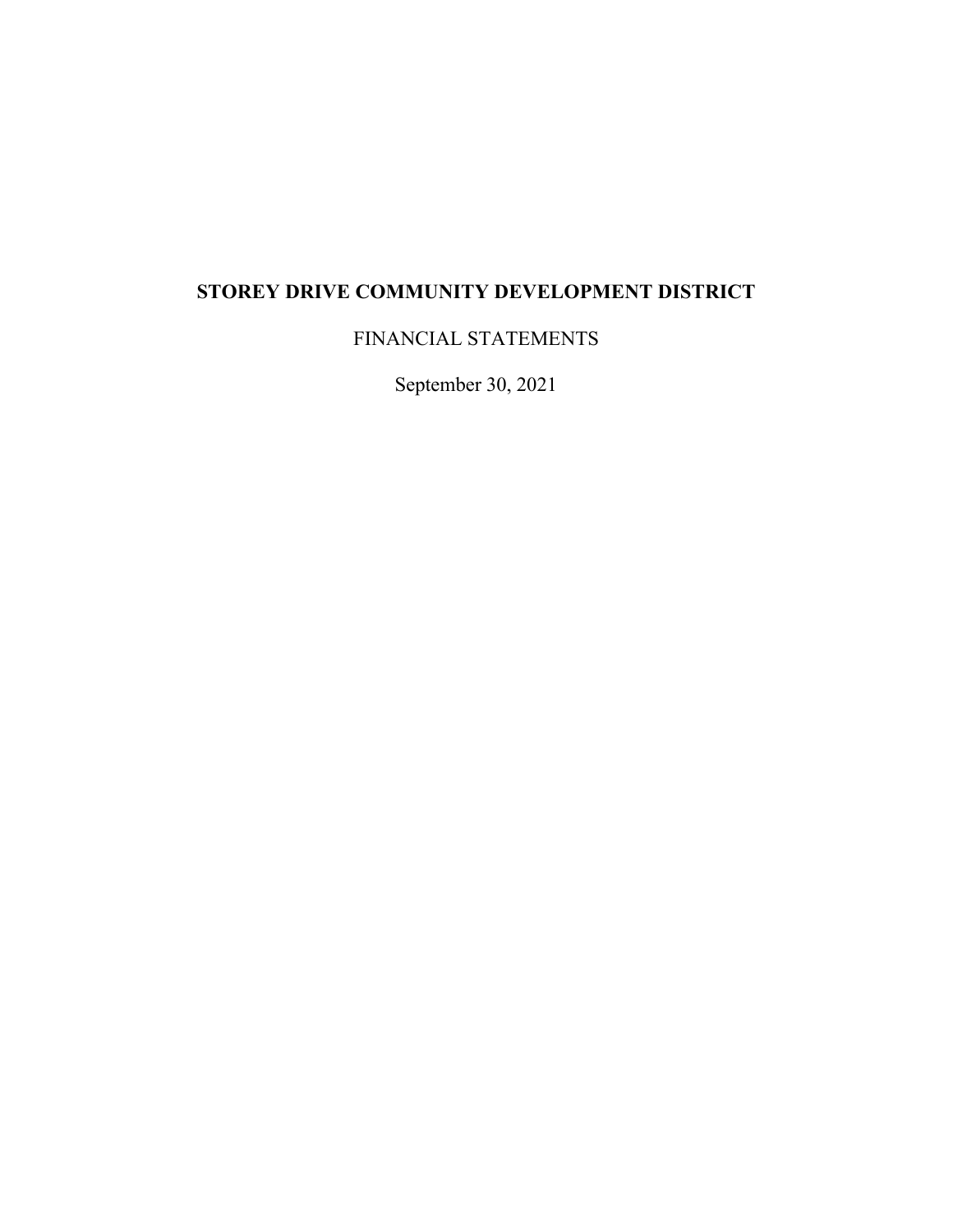# **STOREY DRIVE COMMUNITY DEVELOPMENT DISTRICT**  FINANCIAL STATEMENTS September 30, 2021

# **CONTENTS**

|                                                                                                                                                            | <b>PAGE</b> |
|------------------------------------------------------------------------------------------------------------------------------------------------------------|-------------|
|                                                                                                                                                            |             |
|                                                                                                                                                            |             |
| Government-wide Financial Statements:                                                                                                                      |             |
|                                                                                                                                                            | 7           |
|                                                                                                                                                            | 8           |
| <b>Fund Financial Statements:</b>                                                                                                                          |             |
|                                                                                                                                                            | 9           |
| Reconciliation of Total Governmental Fund Balances                                                                                                         | 10          |
| Statement of Revenues, Expenditures and Changes in                                                                                                         | 11          |
| Reconciliation of Statement of Revenues, Expenditures<br>and Changes in Fund Balances of Governmental Funds                                                | 12          |
|                                                                                                                                                            |             |
| Required Supplementary Information                                                                                                                         |             |
| Statement of Revenues and Expenditures - Budget and Actual - General Fund                                                                                  | 20          |
|                                                                                                                                                            | 21          |
| Independent Auditor's Report on Compliance With the Requirements of<br>Section 218.415, Florida Statutes, Required by Rule 10.556(10) of the               |             |
| Independent Auditor's Report on Internal Control Over Financial Reporting and<br>on Compliance and Other Matters Based on an Audit of Financial Statements |             |
| Auditor's Management Letter Required by Chapter 10.550, Florida Statutes  25-27                                                                            |             |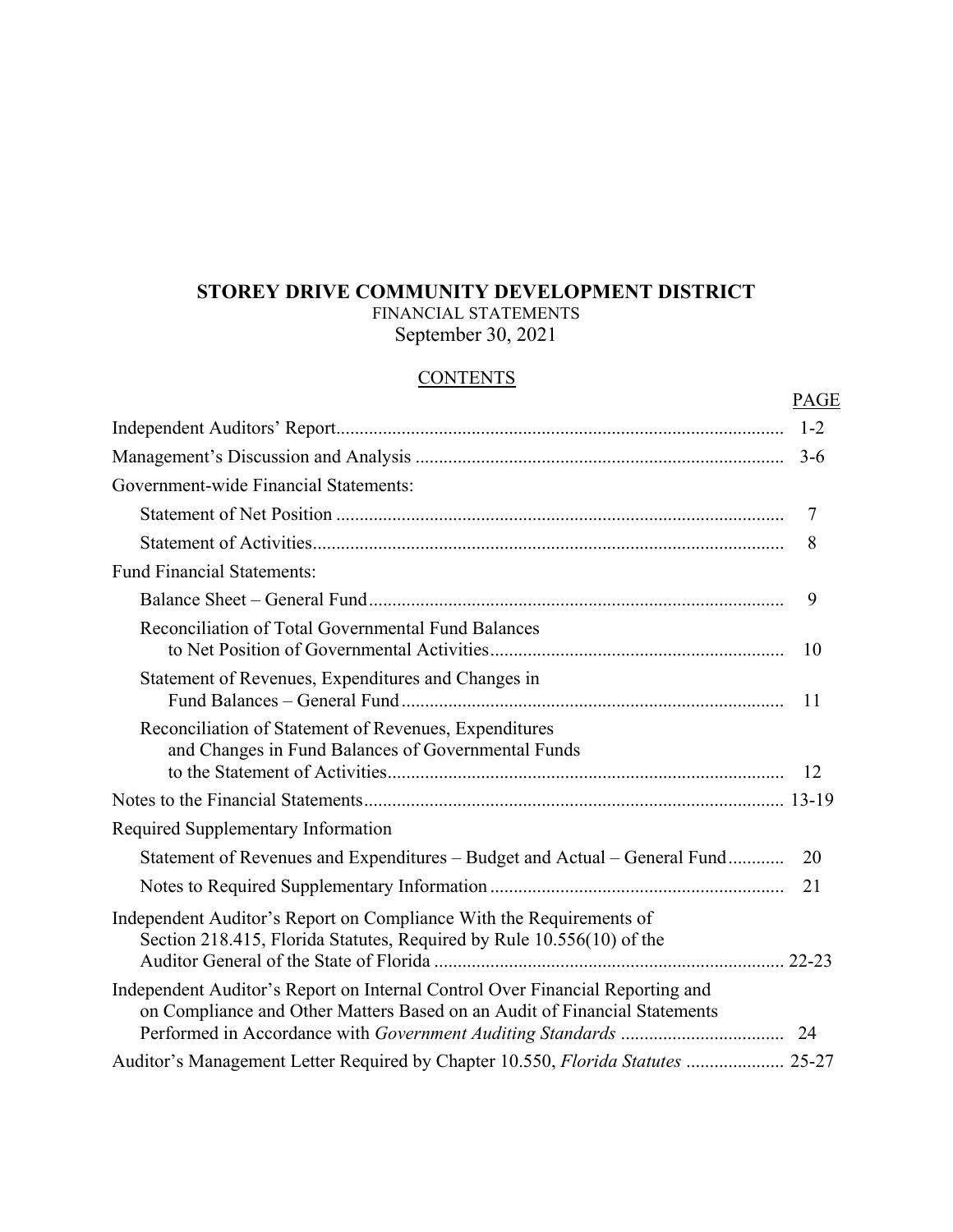**DMHB DIBARTOLOMEO, MCBEE, HARTLEY & BARNES, P.A. CERTIFIED PUBLIC ACCOUNTANTS**

#### INDEPENDENT AUDITORS' REPORT

To the Board of Supervisors Storey Drive Community Development District Orange County, Florida

#### **Report on the Financial Statements**

We have audited the accompanying financial statements of the governmental activities and each major fund of Storey Drive Community Development District, Orange County, Florida ("District") as of and for the year ended September 30, 2021, and the related notes to the financial statements, which collectively comprise the District's basic financial statements as listed in the table of contents.

#### *Management's Responsibility for the Financial Statements*

Management is responsible for the preparation and fair presentation of these financial statements in accordance with accounting principles generally accepted in the United States of America; this includes the design, implementation, and maintenance of internal control relevant to the preparation and fair presentation of financial statements that are free from material misstatement, whether due to fraud or error.

#### *Auditor's Responsibility*

Our responsibility is to express opinions on these financial statements based on our audit. We conducted our audit in accordance with auditing standards generally accepted in the United States of America and the standards applicable to financial audits contained in *Government Auditing Standards*, issued by the Comptroller General of the United States. Those standards require that we plan and perform the audit to obtain reasonable assurance about whether the financial statements are free from material misstatement.

An audit involves performing procedures to obtain audit evidence about the amounts and disclosures in the financial statements. The procedures selected depend on the auditor's judgment, including the assessment of the risks of material misstatement of the financial statements, whether due to fraud or error. In making those risk assessments, the auditor considers internal control relevant to the entity's preparation and fair presentation of the financial statements in order to design audit procedures that are appropriate in the circumstances, but not for the purpose of expressing an opinion on the effectiveness of the entity's internal control. Accordingly, we express no such opinion. An audit also includes evaluating the appropriateness of accounting policies used and the reasonableness of significant accounting estimates made by management, as well as evaluating the overall presentation of the financial statements.

We believe that the audit evidence we have obtained is sufficient and appropriate to provide a basis for our audit opinions.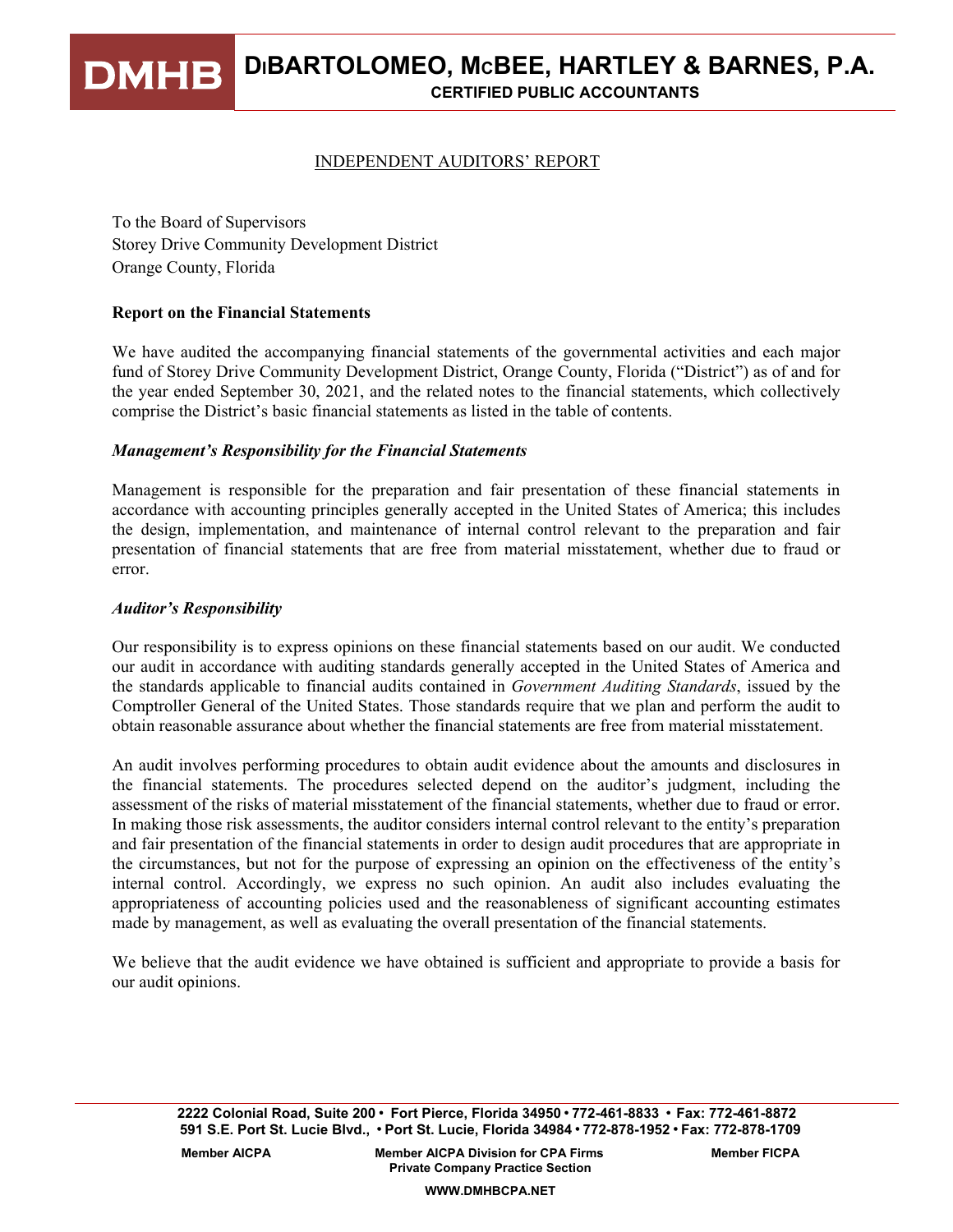#### *Opinions*

In our opinion, the financial statements referred to above present fairly, in all material respects, the respective financial position of the governmental activities and each major fund of the District as of September 30, 2021, and the respective changes in financial position for the year then ended in accordance with accounting principles generally accepted in the United States of America.

#### *Other Matters*

#### *Required Supplementary Information*

Accounting principles generally accepted in the United States of America require that the management's discussion and analysis and budgetary comparison information on pages 3 - 6 and page 20 be presented to supplement the basic financial statements. Such information, although not a part of the basic financial statements, is required by the Governmental Accounting Standards Board, who considers it to be an essential part of financial reporting for placing the basic financial statements in an appropriate operational, economic, or historical context. We have applied certain limited procedures to the required supplementary information in accordance with auditing standards generally accepted in the United States of America, which consisted of inquiries of management about the methods of preparing the information and comparing the information for consistency with management's responses to our inquiries, the basic financial statements, and other knowledge we obtained during our audit of the basic financial statements. We do not express an opinion or provide any assurance on the information because the limited procedures do not provide us with sufficient evidence to express an opinion or provide any assurance.

#### **Other Reporting Required by** *Government Auditing Standards*

In accordance with *Government Auditing Standards*, we have also issued our report dated April 20, 2022, on our consideration of Storey Drive Community Development District's internal control over financial reporting and on our tests of its compliance with certain provisions of laws, regulations, contracts, and grant agreements and other matters. The purpose of that report is to describe the scope of our testing of internal control over financial reporting and compliance and the results of that testing, and not to provide an opinion on internal control over financial reporting or on compliance. That report is an integral part of an audit performed in accordance with *Government Auditing Standards* in considering the Storey Drive Community Development District's internal control over financial reporting and compliance.

#### **Report on Other Legal and Regulatory Requirements**

We have also issued our report dated April 20, 2022 on our consideration of the District's compliance with requirements of Section 218.415, Florida Statutes, as required by Rule 10.556(10) of the Auditor General of the State of Florida. The purpose of that report is to provide an opinion based on our examination conducted in accordance with attestation Standards established by the American Institute of Certified Public Accountants.

SiBartolomeo, U.Bu, Hartley & Barres

DiBartolomeo, McBee, Hartley & Barnes, P.A. Fort Pierce, Florida April 20, 2022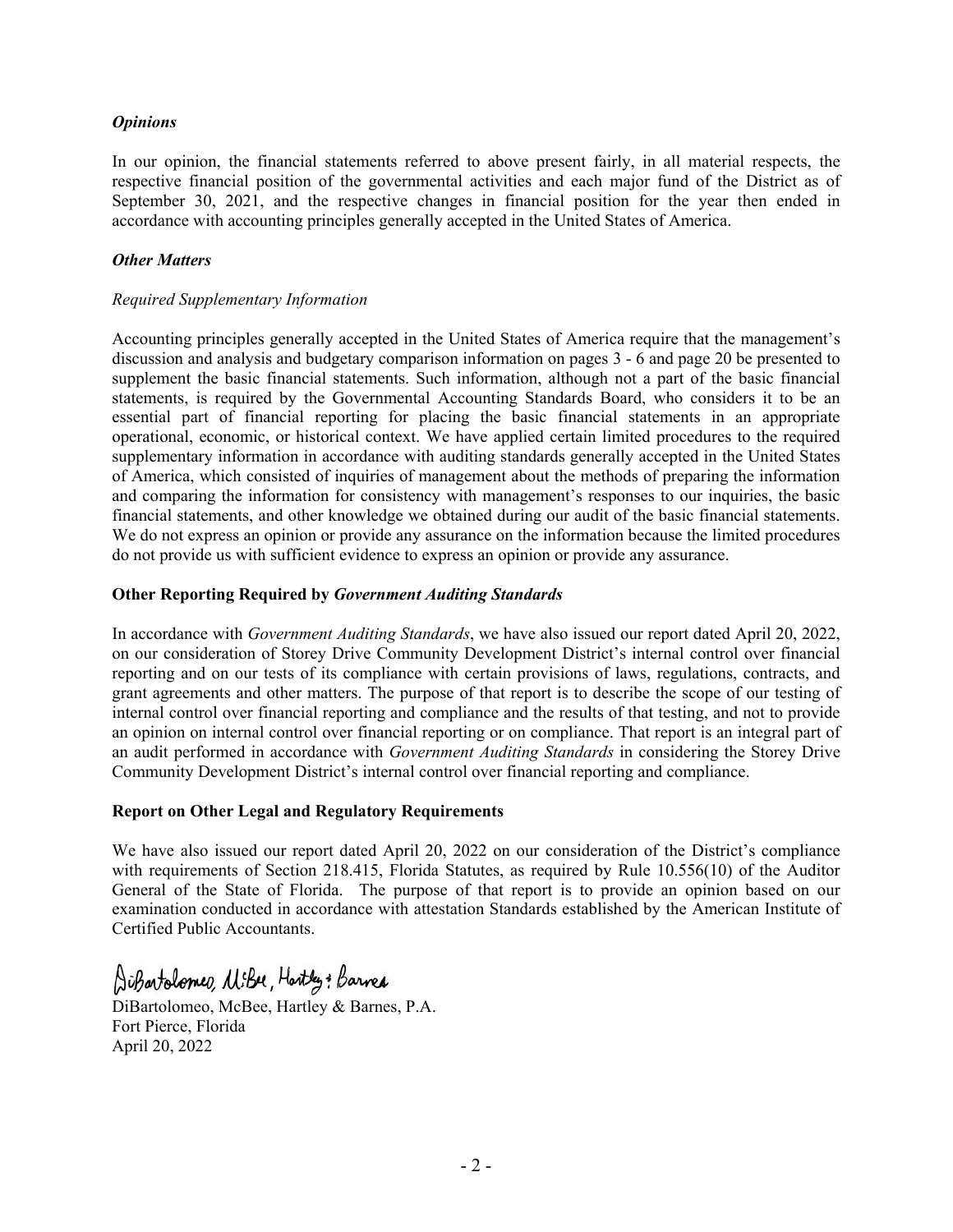#### MANAGEMENT'S DISCUSSION AND ANALYSIS

September 30, 2021

Our discussion and analysis of Storey Drive Community Development District, Orange County, Florida ("District") financial performance provides an overview of the District's financial activities for the fiscal year ended September 30, 2021. Please read it in conjunction with the District's Independent Auditor's Report, basic financial statements, accompanying notes and supplementary information to the basic financial statements.

# **FINANCIAL HIGHLIGHTS**

- The assets of the District exceeded its liabilities at the close of the most recent fiscal year resulting in a net position balance of \$4,732.
- The District's total net position increased \$4,732. The key components of the District's net position and change in net position are reflected in the table in the government-wide financial analysis section.
- At September 30, 2021, the District's governmental funds reported combined ending fund balances of \$4,732. The general fund balance is unassigned which is available for spending at the District's discretion.

# **OVERVIEW OF FINANCIAL STATEMENTS**

This discussion and analysis is intended to serve as the introduction to the District's financial statements. The District's basic financial statements are comprised of three components: 1) government-wide financial statements, 2) fund financial statements, and 3) notes to the financial statements. This report also contains other supplementary information in addition to the basic financial statements themselves.

# **Government-Wide Financial Statements**

The government-wide financial statements are designed to provide readers with a broad overview of the District's finances, in a manner similar to a private-sector business.

The statement of net position presents information on all the District's assets and liabilities, with the difference between the two reported as net position. Over time, increases or decreases in net position may serve as a useful indicator of whether the financial position of the District is improving or deteriorating.

The statement of activities presents information showing how the government's net position changed during the most recent fiscal year. All changes in net position are reported as soon as the underlying event giving rise to the change occurs, regardless of the timing of related cash flows. Thus, revenues and expenses are reported in this statement for some items that will only result in cash flows in future fiscal periods.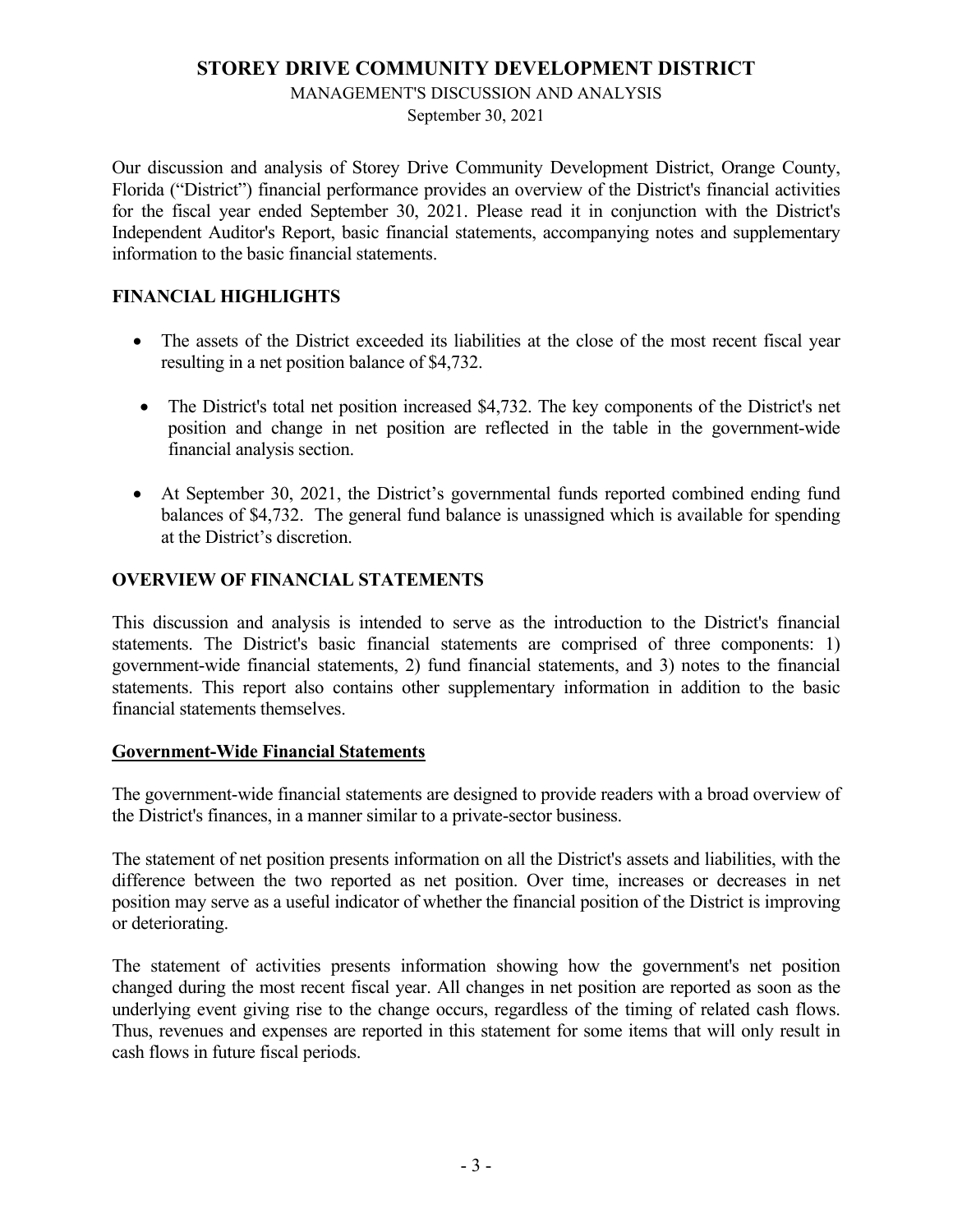#### MANAGEMENT'S DISCUSSION AND ANALYSIS

September 30, 2021

The government-wide financial statements include all governmental activities that are principally supported by developer contributions. The District does not have any business-type activities. The governmental activities of the District include the general government (management) and maintenance and operations.

## **Fund Financial Statements**

A fund is a grouping of related accounts that is used to maintain control over resources that have been segregated for specific activities or objectives. The District, like other state and local governments, uses fund accounting to ensure and demonstrate compliance with finance-related legal requirements. The District has one fund category: governmental funds.

#### **Governmental Funds**

Governmental funds are used to account for essentially the same functions reported as governmental activities in the government-wide financial statements. However, unlike the government-wide financial statements, governmental fund financial statements focus on near-term inflows and outflows of spendable resources, as well as on balances of spendable resources available at the end of the fiscal year. Such information may be useful in evaluating a District's near-term financing requirements.

Because the focus of governmental funds is narrower than that of the government-wide financial statements, it is useful to compare the information presented for governmental funds with similar information presented for governmental activities in the governmentwide financial statements. By doing so, readers may better understand the long-term impact of the District's near-term financing decisions.

Both the governmental fund balance sheet and the governmental fund statement of revenues, expenditures, and changes in fund balance provide a reconciliation to facilitate this comparison between governmental funds and governmental activities.

The District maintains three individual governmental funds for external reporting. Information is presented in the governmental fund balance sheet and the governmental fund statement of revenues, expenditures, and changes in fund balances for the general fund. The District adopts an annual appropriated budget for its general fund. A budgetary comparison schedule has been provided for the general fund to demonstrate compliance with the budget.

#### **Notes to the Financial Statements**

The notes provide additional information that is essential to a full understanding of the data provided in the government-wide and fund financial statements.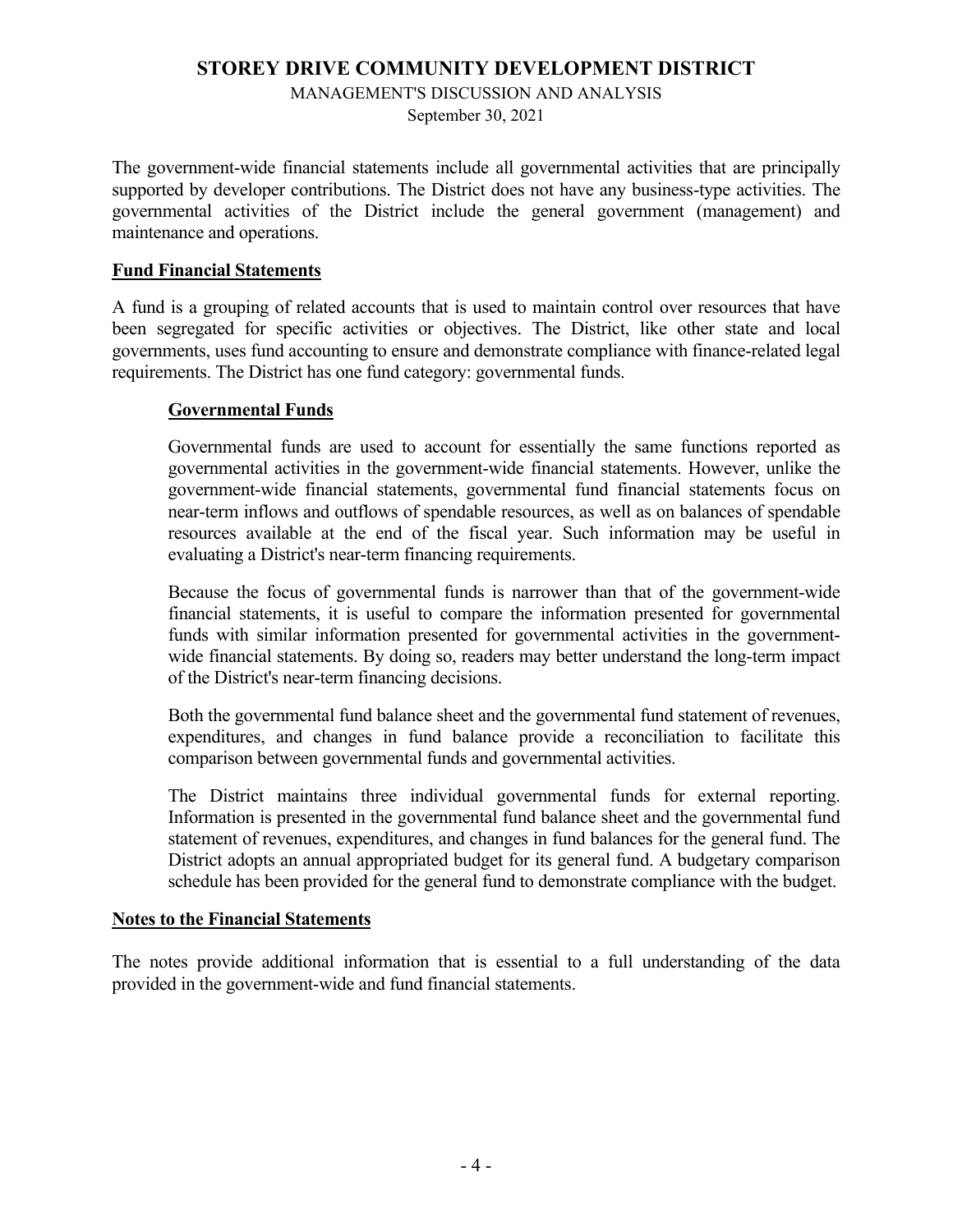MANAGEMENT'S DISCUSSION AND ANALYSIS

September 30, 2021

## **GOVERNMENT WIDE FINANCIAL ANALYSIS**

As noted earlier, net position may serve over time as a useful indicator of an entity's financial position. In the case of the District, assets exceeded liabilities at the close of the most recent fiscal year. A portion of the District's net position reflects its investment in capital assets (e.g. land, land improvements and infrastructure). These assets are used to provide services to residents; consequently, these assets are not available for future spending. The balance of unrestricted net position may be used to meet the District's obligations.

Key components of net position were as follows:

Statement of Net Position

| Current assets           | 13,940 |
|--------------------------|--------|
| Total assets             | 13,940 |
| Current liabilities      | 9,208  |
| <b>Total liabilities</b> | 9,208  |
| Net position             |        |
| Unrestricted             | 4,732  |
| Total net position       | 4,732  |

The District's net position increased during the most recent fiscal year. The majority of the change represents the degree to which program revenues exceeded the ongoing cost of operations.

Key elements of the District's change in net position are reflected in the following table:

#### Change in Net Position

| Program revenues                 | 40,061 |
|----------------------------------|--------|
| Total revenues                   | 40,061 |
| <b>Expenses</b>                  |        |
| General government               | 35,329 |
| Total expenses                   | 35,329 |
| Change in net position           | 4,732  |
| Net position - beginning of year |        |
| Net position - end of year       | 4,732  |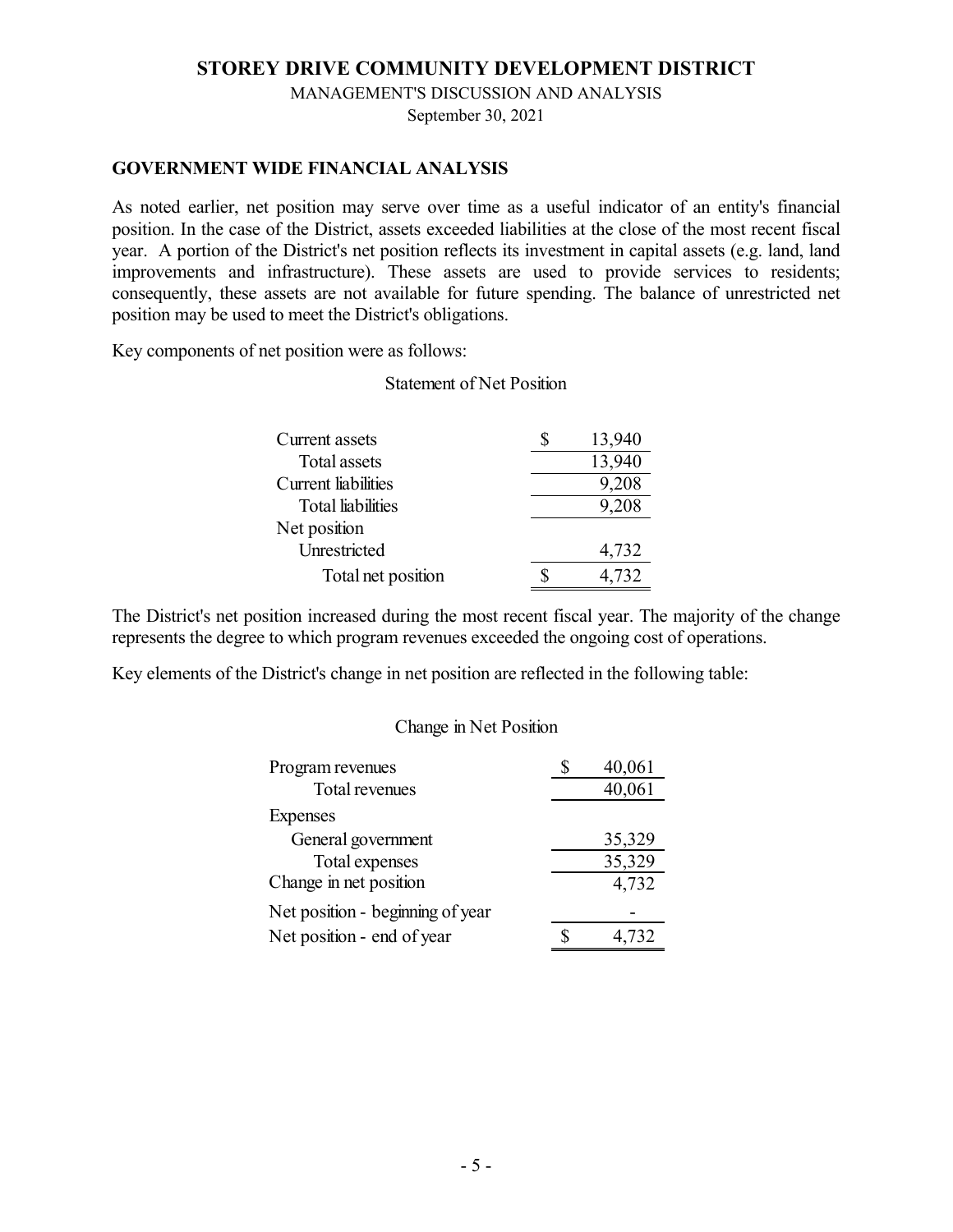#### MANAGEMENT'S DISCUSSION AND ANALYSIS

September 30, 2021

As noted above and in the statement of activities, the cost of all governmental activities during the fiscal year ended September 30, 2021 was \$35,329, which primarily consisted of costs associated with general expenditures of the District. The costs of the District's activities were funded by developer contributions.

# **GENERAL BUDGETING HIGHLIGHTS**

An operating budget was adopted and maintained by the governing board for the District pursuant to the requirements of Florida Statutes. The budget is adopted using the same basis of accounting that is used in preparation of the fund financial statements. The legal level of budgetary control, the level at which expenditures may not exceed budget, is in the aggregate. Any budget amendments that increase the aggregate budgeted appropriations must be approved by the Board of Supervisors. Actual general fund expenditures did not exceed appropriations for the fiscal year ended September 30, 2021.

The variance between budgeted and actual general fund revenues is not considered significant. The actual general fund expenditures for the current fiscal year were lower than budgeted amounts due primarily to anticipated costs which were not incurred in the current fiscal year.

# **ECONOMIC FACTORS, NEXT YEAR'S BUDGET AND OTHER INFORMATION**

For the fiscal year 2022, the District anticipates that the cost of general operations will remain fairly constant. In connection with the District's future infrastructure maintenance and replacement plan, the District Board has included in the budget, an estimate of those anticipated future costs and has assigned a portion of current available resources for that purpose.

## **CONTACTING THE DISTRICT'S FINANCIAL MANAGEMENT**

This financial report is designed to provide our citizens, land owners, customers, investors and creditors with a general overview of the District's finances and to demonstrate the District's accountability for the financial resources it manages and the stewardship of the facilities it maintains. If you have questions about this report or need additional financial information, contact Storey Drive Community Development District's Finance Department at 1408 Hamlin Avenue, Unit E, St. Cloud, FL 34771.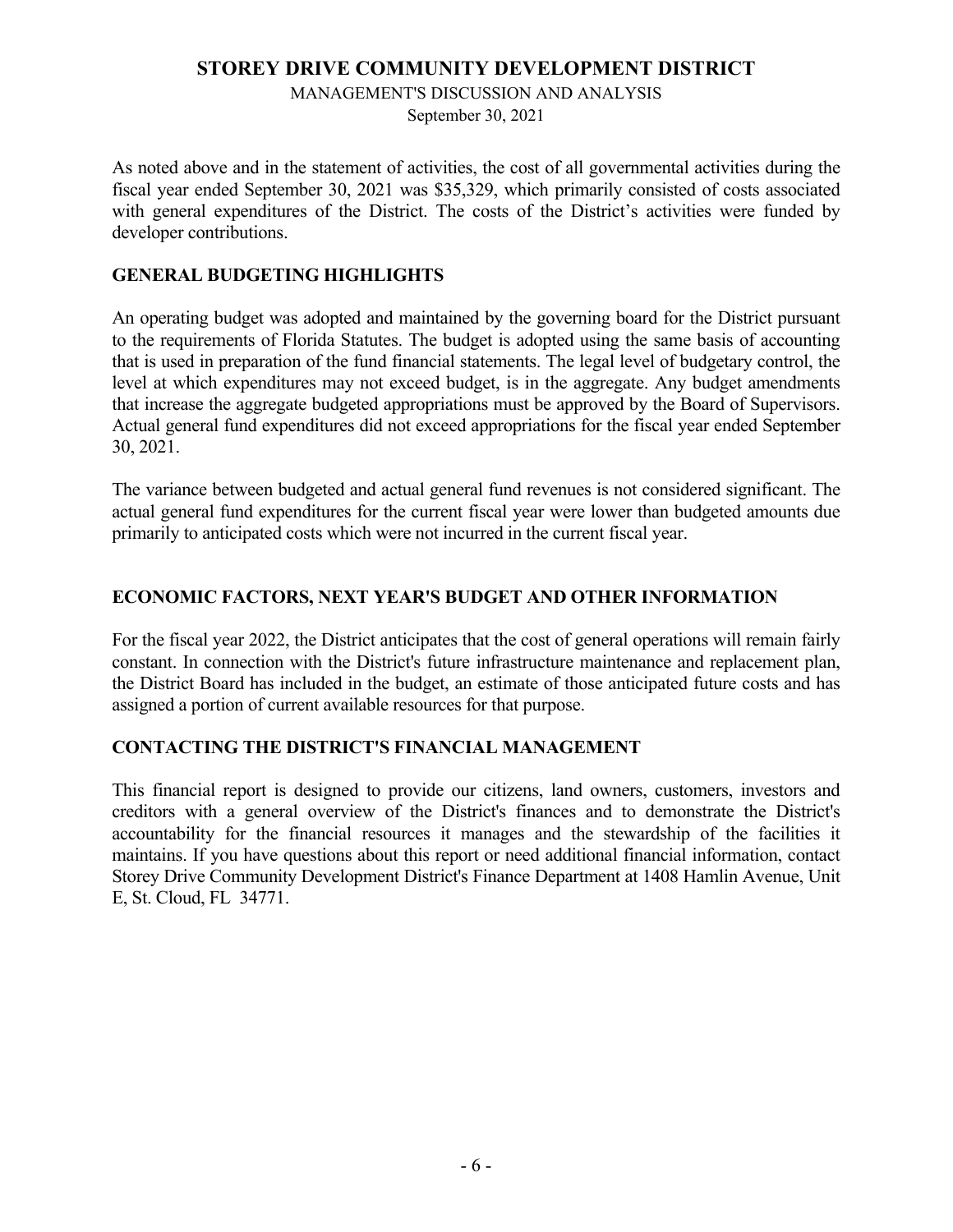# STATEMENT OF NET POSITION September 30, 2021

|                                       | <b>GOVERNMENTAL</b> |                   |
|---------------------------------------|---------------------|-------------------|
|                                       |                     | <b>ACTIVITIES</b> |
| <b>ASSETS</b>                         |                     |                   |
| Cash and cash equivalents             | \$                  | 4,270             |
| Due from developer                    |                     | 4,670             |
| Prepaid items                         |                     | 5,000             |
| <b>TOTAL ASSETS</b>                   | S                   | 13,940            |
| <b>LIABILITIES</b>                    |                     |                   |
| Accounts payable and accrued expenses | \$                  | 4,208             |
| Deferred Revenue                      |                     | 5,000             |
| <b>TOTAL LIABILITIES</b>              |                     | 9,208             |
| <b>NET POSITION</b>                   |                     |                   |
| Unrestricted                          |                     | 4,732             |
| <b>TOTAL NET POSITION</b>             | \$                  | 4,732             |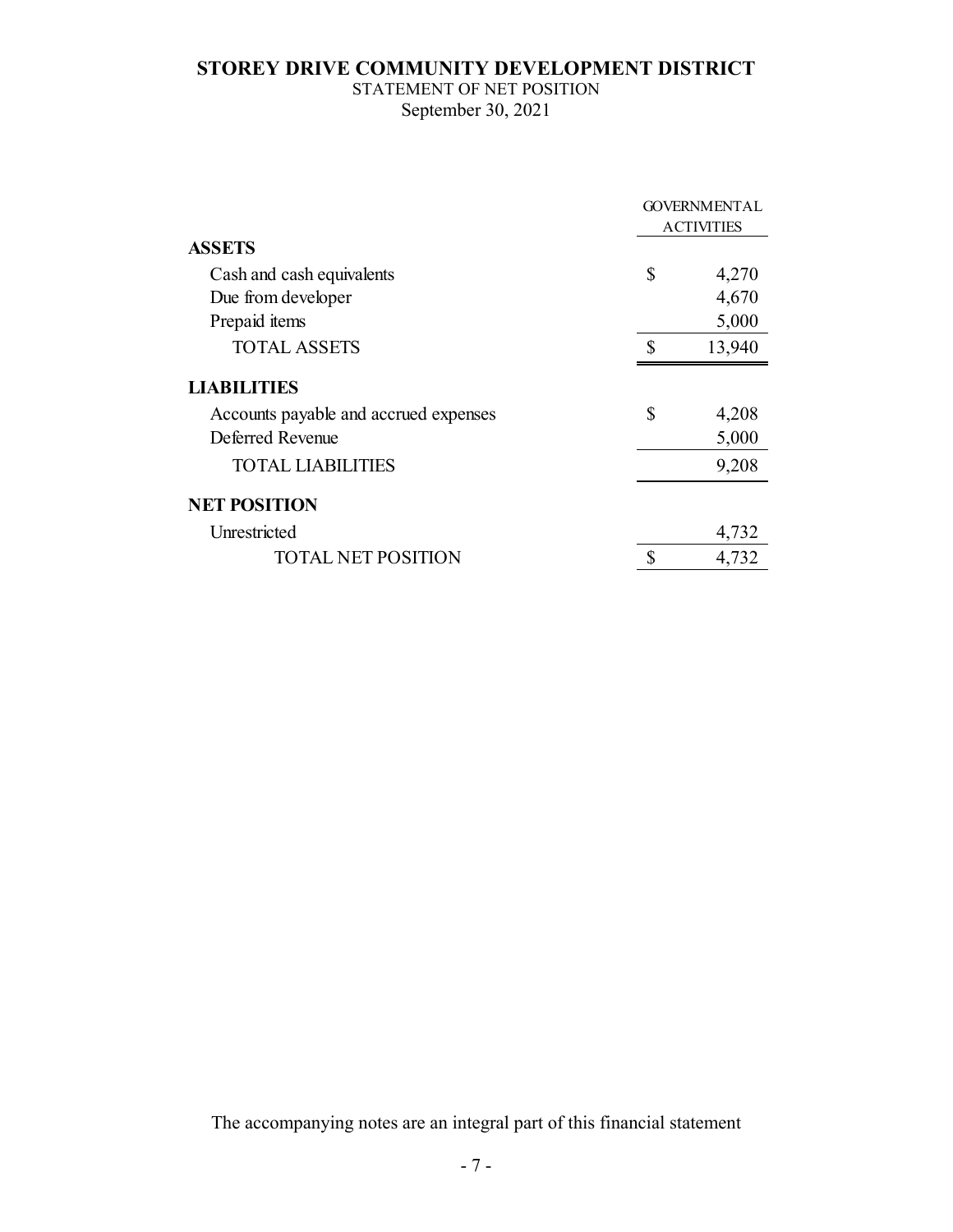# STATEMENT OF ACTIVITIES Year Ended September 30, 2021

|                               |                                   |                        |    |                            |       | Net (Expense)<br>Revenues and |
|-------------------------------|-----------------------------------|------------------------|----|----------------------------|-------|-------------------------------|
|                               |                                   |                        |    | Program<br>Revenues        |       | Changes in Net<br>Position    |
| Functions/Programs            |                                   | Expenses               |    | Operating<br>Contributions |       | Governmental<br>Activities    |
| Governmental activities       |                                   |                        |    |                            |       |                               |
| General government            | \$                                | 35,329                 | \$ | 40,061                     | \$    | 4,732                         |
| Total governmental activities | S                                 | 35,329                 | \$ | 40,061                     |       | 4,732                         |
|                               |                                   |                        |    |                            |       |                               |
|                               |                                   | Change in net position |    |                            |       | 4,732                         |
|                               | Net position - October 1, 2020    |                        |    |                            |       |                               |
|                               | Net position - September 30, 2021 |                        |    | S                          | 4,732 |                               |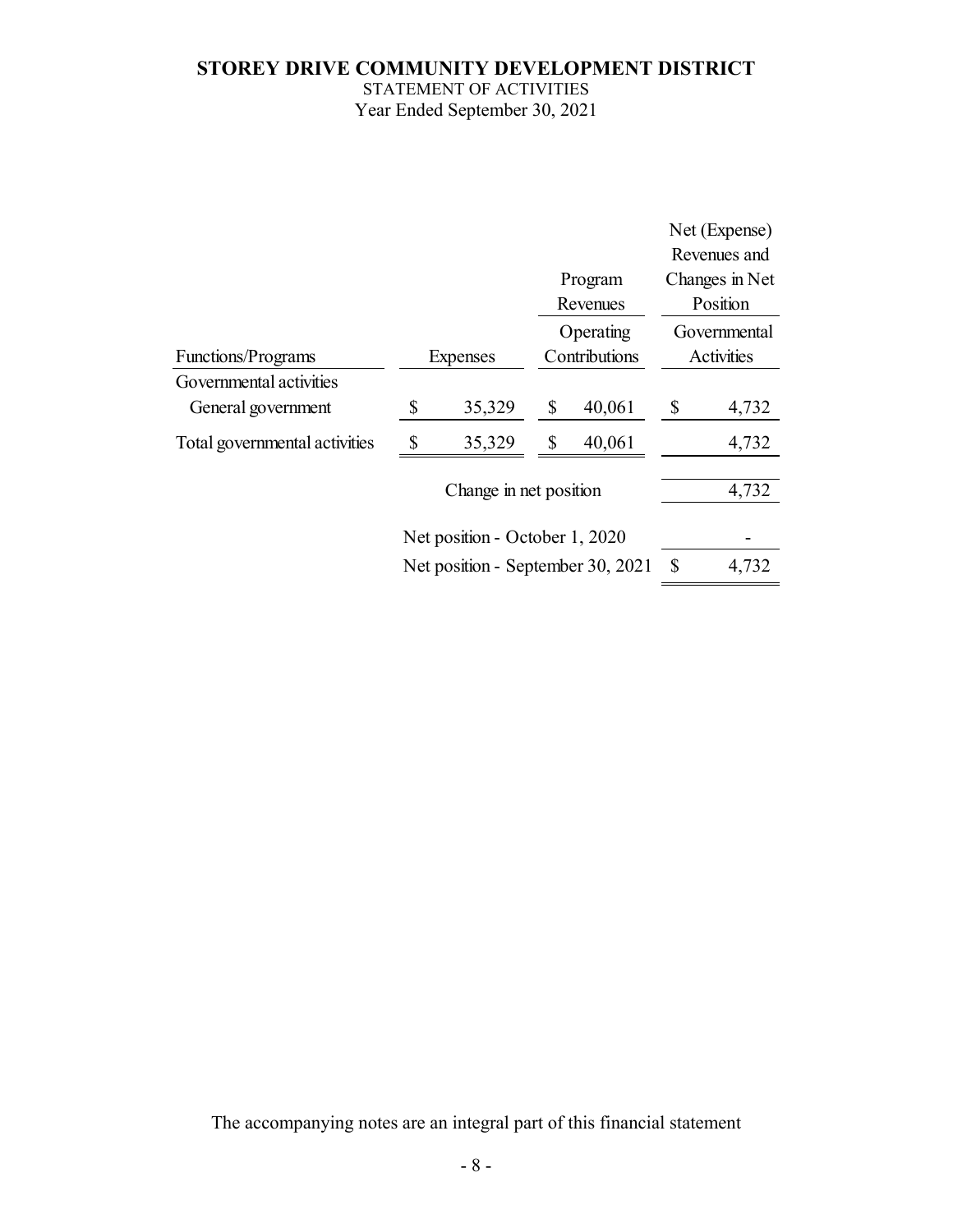# BALANCE SHEET – GOVERNMENTAL FUNDS

September 30, 2021

|                                       |               |                | <b>TOTAL</b><br><b>GOVERNMENTAL</b> |
|---------------------------------------|---------------|----------------|-------------------------------------|
| <b>ASSETS</b>                         |               | <b>GENERAL</b> | <b>FUNDS</b>                        |
|                                       |               |                |                                     |
| Cash and cash equivalents             | \$            | 4,270          | \$<br>4,270                         |
| Due from developer                    |               | 4,670          | 4,670                               |
| Prepaid items                         |               | 5,000          | 5,000                               |
| <b>TOTAL ASSETS</b>                   | $\mathcal{S}$ | 13,940         | \$<br>13,940                        |
| <b>LIABILITIES AND FUND BALANCES</b>  |               |                |                                     |
| <b>LIABILITIES</b>                    |               |                |                                     |
| Accounts payable and accrued expenses | \$            | 4,208          | \$<br>4,208                         |
| Deferred Revenue                      |               | 5,000          | 5,000                               |
| <b>TOTAL LIABILITIES</b>              |               | 9,208          | 9,208                               |
| <b>FUND BALANCES</b>                  |               |                |                                     |
| Unassigned                            |               | 4,732          | 4,732                               |
| <b>TOTAL FUND BALANCES</b>            |               | 4,732          | 4,732                               |
| <b>TOTAL LIABILITIES AND</b>          |               |                |                                     |
| <b>FUND BALANCES</b>                  | \$            | 13,940         | \$<br>13,940                        |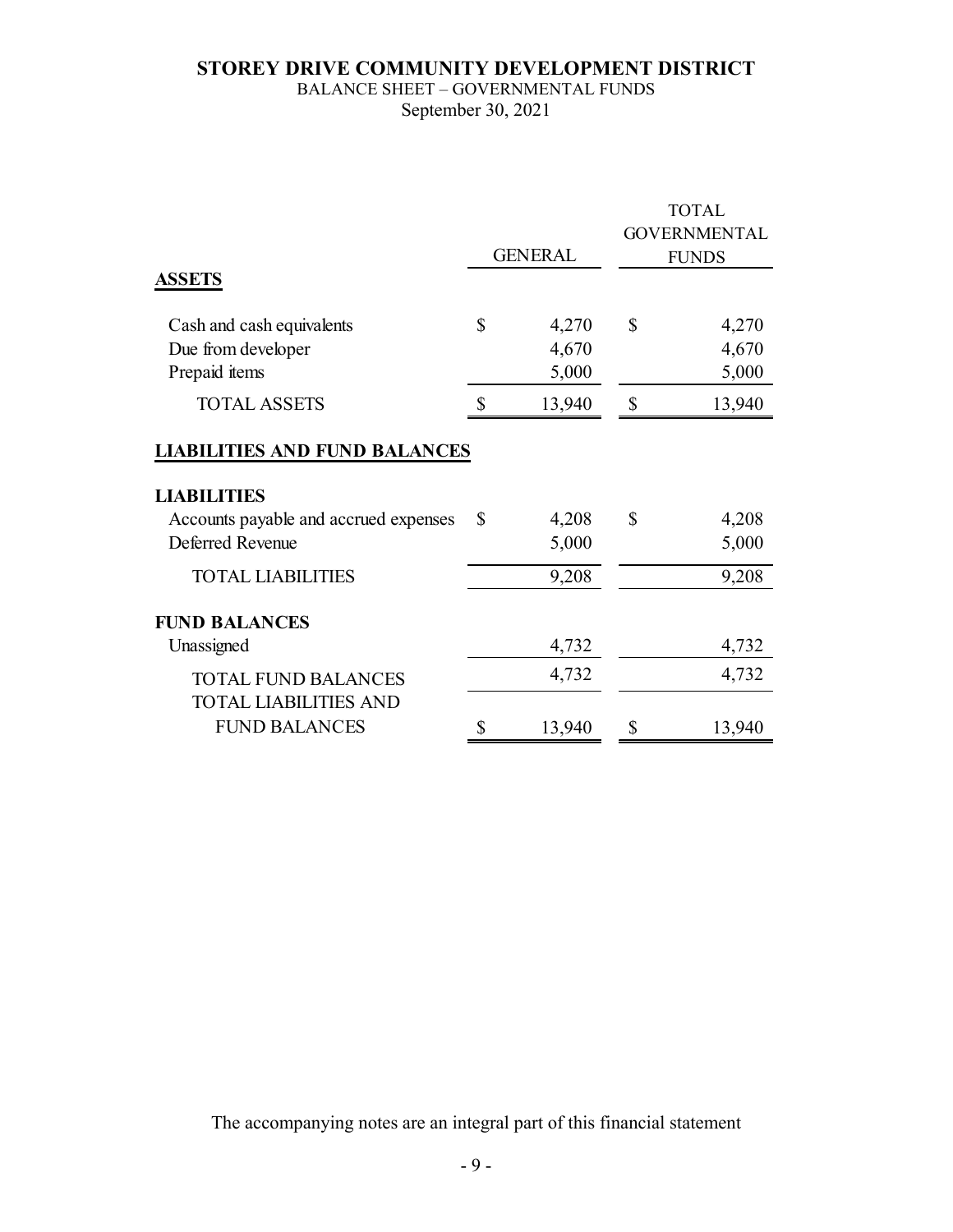## **STOREY DRIVE COMMUNITY DEVELOPMENT DISTRICT**  RECONCILIATION OF TOTAL GOVERNMENTAL FUND BALANCES TO NET POSITION OF GOVERNMENTAL ACTIVITIES September 30, 2021

| Total Governmental Fund Balances in the Balance Sheet, Page 10                                       | <sup>S</sup> | 4,732 |
|------------------------------------------------------------------------------------------------------|--------------|-------|
| Amount reported for governmental activities in the Statement of Net<br>Assets are different because: |              |       |
| N/A                                                                                                  |              |       |
| Net Position of Governmental Activities, Page 8                                                      |              | 4.732 |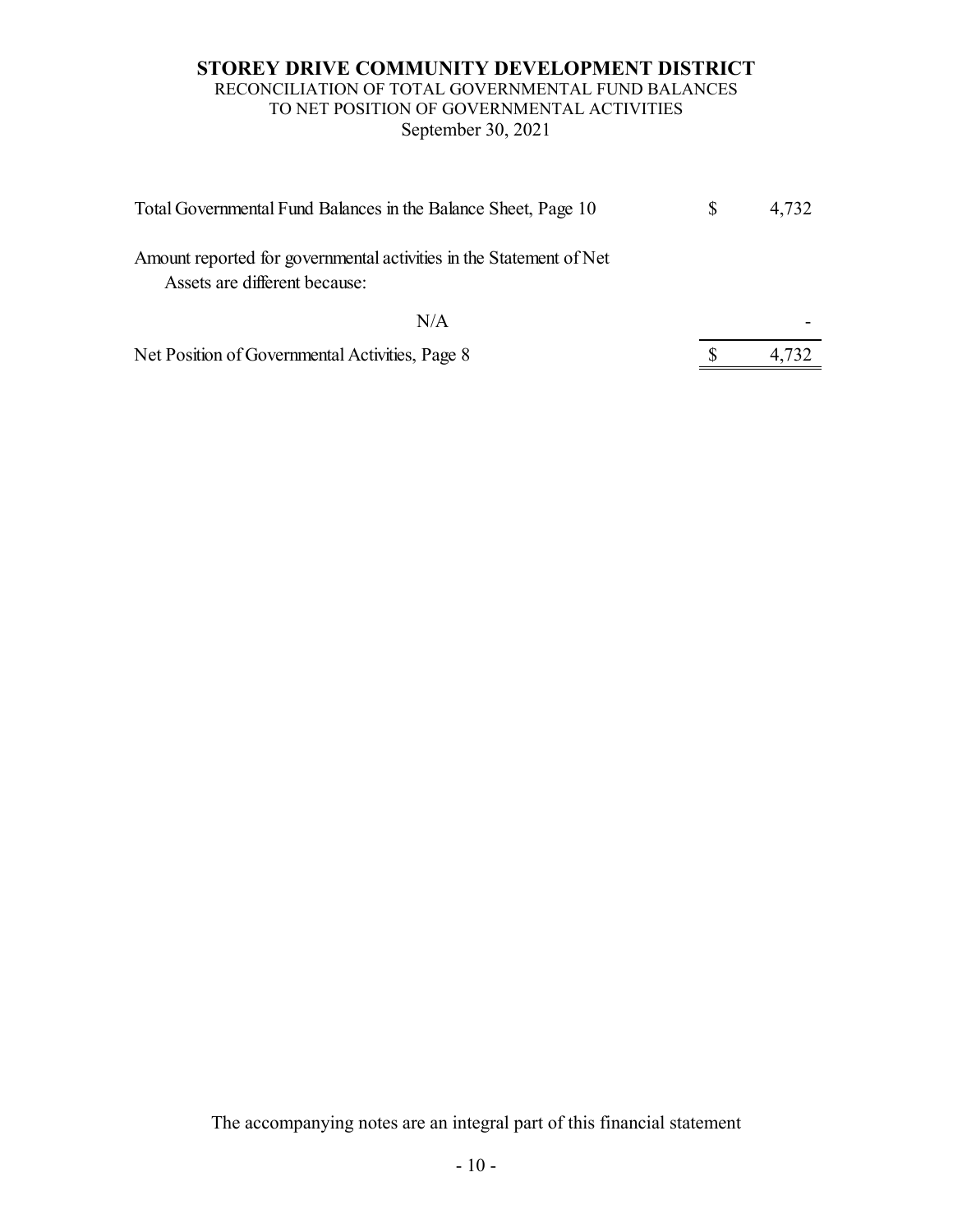### STATEMENT OF REVENUES, EXPENDITURES AND CHANGES IN FUND BALANCES – GOVERNMENTAL FUNDS Year Ended September 30, 2021

|                                                     |  |                |                     | TOTAL  |  |  |
|-----------------------------------------------------|--|----------------|---------------------|--------|--|--|
|                                                     |  |                | <b>GOVERNMENTAL</b> |        |  |  |
|                                                     |  | <b>GENERAL</b> | <b>FUNDS</b>        |        |  |  |
| <b>REVENUES</b>                                     |  |                |                     |        |  |  |
| Developer contributions                             |  | 40,061         | $\mathbb{S}$        | 40,061 |  |  |
| <b>TOTAL REVENUES</b>                               |  | 40,061         |                     | 40,061 |  |  |
| <b>EXPENDITURES</b>                                 |  |                |                     |        |  |  |
| General government                                  |  | 35,329         |                     | 35,329 |  |  |
| <b>TOTAL EXPENDITURES</b>                           |  | 35,329         |                     | 35,329 |  |  |
| <b>EXCESS REVENUES OVER</b><br>(UNDER) EXPENDITURES |  | 4,732          |                     | 4,732  |  |  |
| <b>FUND BALANCE</b>                                 |  |                |                     |        |  |  |
| Beginning of year                                   |  |                |                     |        |  |  |
| End of year                                         |  | 4,732          |                     | 4,732  |  |  |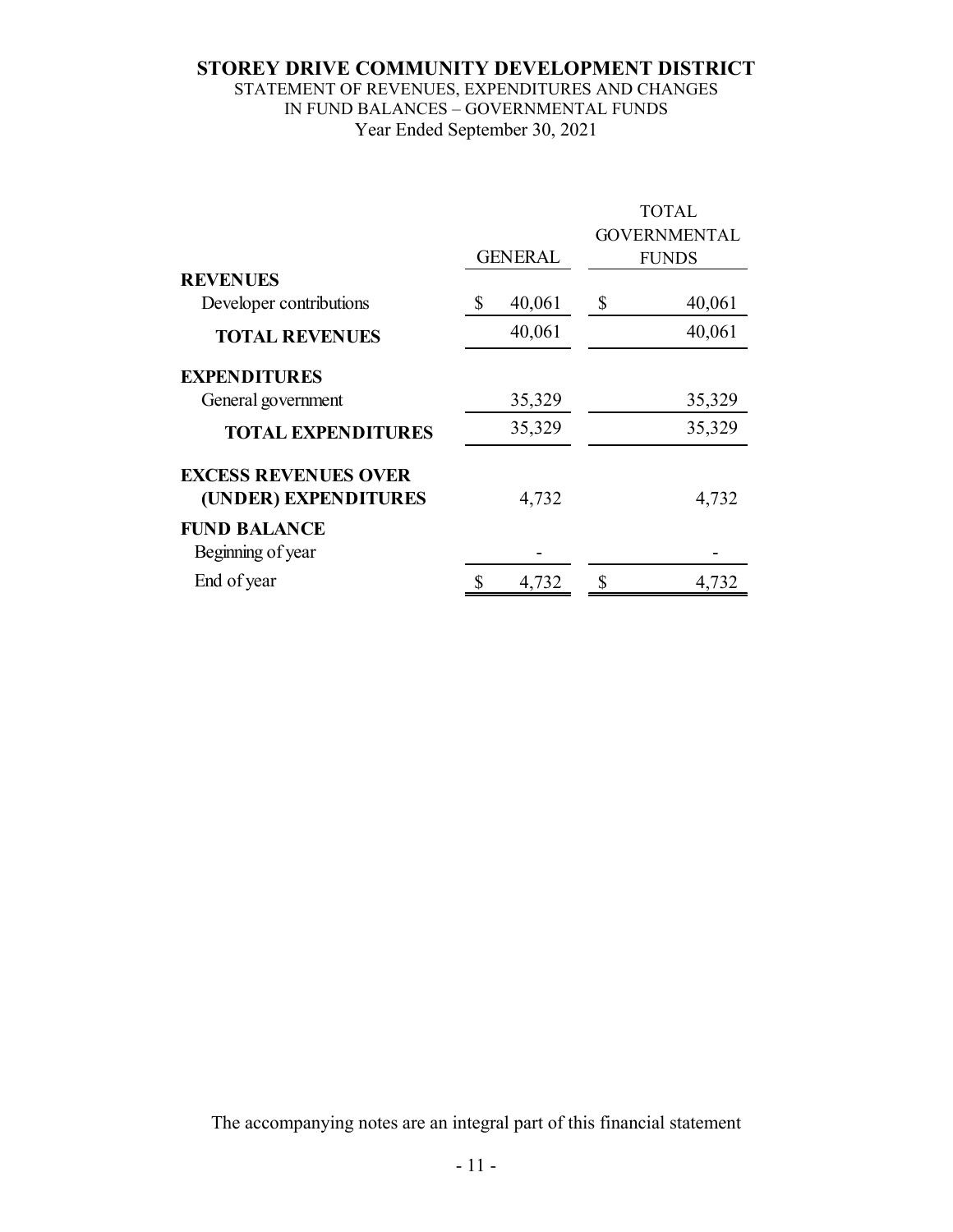## **STOREY DRIVE COMMUNITY DEVELOPMENT DISTRICT**  RECONCILIATION OF THE STATEMENT OF REVENUES, EXPENDITURES AND CHANGES IN FUND BALANCES OF GOVERNMENTAL FUNDS TO THE STATEMENT OF ACTIVITIES Year Ended September 30, 2021

| Net Change in Fund Balances - Total Governmental Funds, Page 12                                      | 4,732 |
|------------------------------------------------------------------------------------------------------|-------|
| Amount reported for governmental activities in the Statement of Activities<br>are different because: |       |
| N/A                                                                                                  |       |
| Change in Net Position of Governmental Activities, Page 9                                            | 4.732 |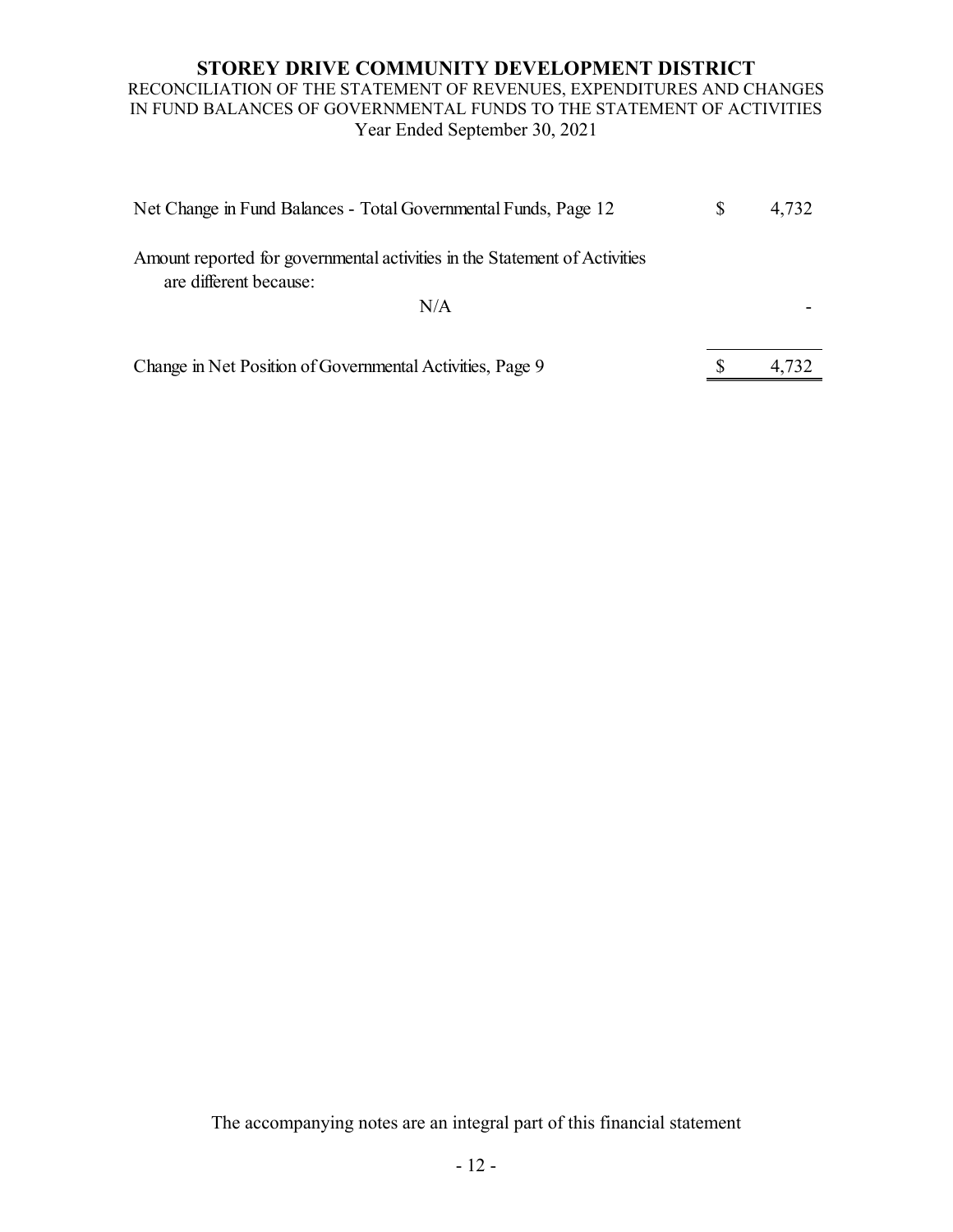NOTES TO FINANCIAL STATEMENTS September 30, 2021

## **NOTE A- NATURE OF ORGANIZATION AND REPORTING ENTITY**

Storey Drive Community Development District ("District") was created on March 22, 2021 by the City Council of The City of Orlando, Ordinance No. 2021-10 pursuant to the Uniform Community Development District Act of 1980, otherwise known as Chapter 190, Florida Statutes. The Act provides among other things, the power to manage basic services for community development, power to borrow money and issue bonds, and to levy and assess non-ad valorem assessments for the financing and delivery of capital infrastructure.

The District was established for the purposes of financing and managing the acquisition, construction, maintenance and operation of a portion of the infrastructure necessary for community development within the District.

The District is governed by the Board of Supervisors ("Board"), which is composed of five members. The majority of the Board members are affiliated with the Developer. The Supervisors are elected on an at large basis by the qualified electors of the property owners within the District. The Board of Supervisors of the District exercise all powers granted to the District pursuant to Chapter 190, Florida Statutes.

The Board has the responsibility for:

- 1. Assessing and levying assessments.
- 2. Approving budgets.
- 3. Exercising control over facilities and properties.
- 4. Controlling the use of funds generated by the District.
- 5. Approving the hiring and firing of key personnel.
- 6. Financing Improvements.

The financial statements were prepared in accordance with Governmental Accounting Standards Board ("GASB") Statements. Under the provisions of those standards, the financial reporting entity consists of the primary government, organizations for which the District Board of Supervisors is considered to be financially accountable, and other organizations for which the nature and significance of their relationship with the District are such that, if excluded, the financial statements of the District would be considered incomplete or misleading. There are no entities considered to be component units of the District; therefore, the financial statements include only the operations of the District.

## **NOTE B - SUMMARY OF SIGNIFICANT ACCOUNTING POLICIES**

## **Government-Wide and Fund Financial Statements**

The basic financial statements include both government-wide and fund financial statements. The government-wide financial statements (i.e., the statement of net position and the statement of activities) report information on all of the non-fiduciary activities of the primary government. For the most part, the effect of interfund activity has been removed from these statements.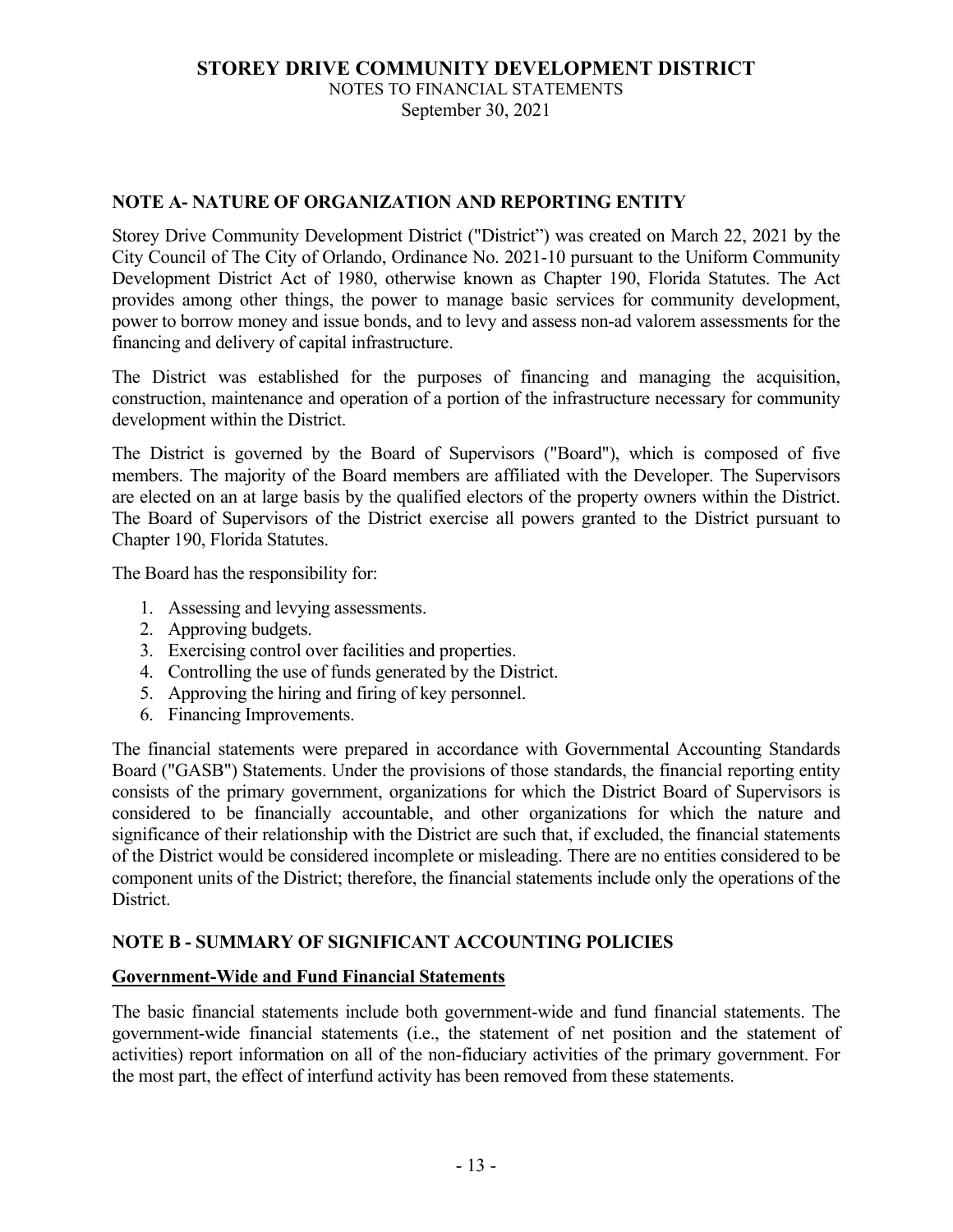NOTES TO FINANCIAL STATEMENTS September 30, 2021

# **NOTE B - SUMMARY OF SIGNIFICANT ACCOUNTING POLICIES (CONTINUED)**

### **Government-Wide and Fund Financial Statements (continued)**

The statement of activities demonstrates the degree to which the direct expenses of a given function or segment is offset by program revenues. Direct expenses are those that are clearly identifiable with a specific function or segment. Program revenues include 1) charges to customers who purchase, use or directly benefit from goods, services or privileges provided by a given function or segment. Operating-type special assessments for maintenance and debt service are treated as charges for services and 2) grants and contributions that are restricted to meeting the operational or capital requirements of a particular function or segment. Other Items not included among program revenues are reported instead as general revenues.

## **Measurement Focus, Basis of Accounting and Financial Statement Presentation**

The government-wide financial statements are reported using the economic resources measurement focus and the accrual basis of accounting. Revenues are recorded when earned and expenses are recorded when a liability is incurred, regardless of the timing of related cash flows. Assessments are recognized as revenues in the year for which they are levied. Grants and similar items are to be recognized as revenue as soon as all eligibility requirements imposed by the provider have been met.

Governmental fund financial statements are reported using the economic financial resources measurement focus and the modified accrual basis of accounting. Revenues are recognized as soon as they are both measurable and available. Revenues are considered to be available when they are collectible within the current period or soon enough thereafter to pay liabilities of the current period. For this purpose, the government considers revenues to be available if they are collected within 60 days of the end of the current fiscal period.

Expenditures are recorded when a liability is incurred, as under accrual accounting.

#### **Assessments**

Assessments are non-ad valorem assessments on benefited lands within the District. Assessments are levied to pay for the operations and maintenance of the District. The fiscal year for which annual assessments are levied begins on October 1 with discounts available for payments through February 28 and become delinquent on April 1. The District's annual assessments for operations are billed and collected by the County Tax Collector. The amounts remitted to the District are net of applicable discounts or fees and include interest on monies held from the day of collection to the day of distribution.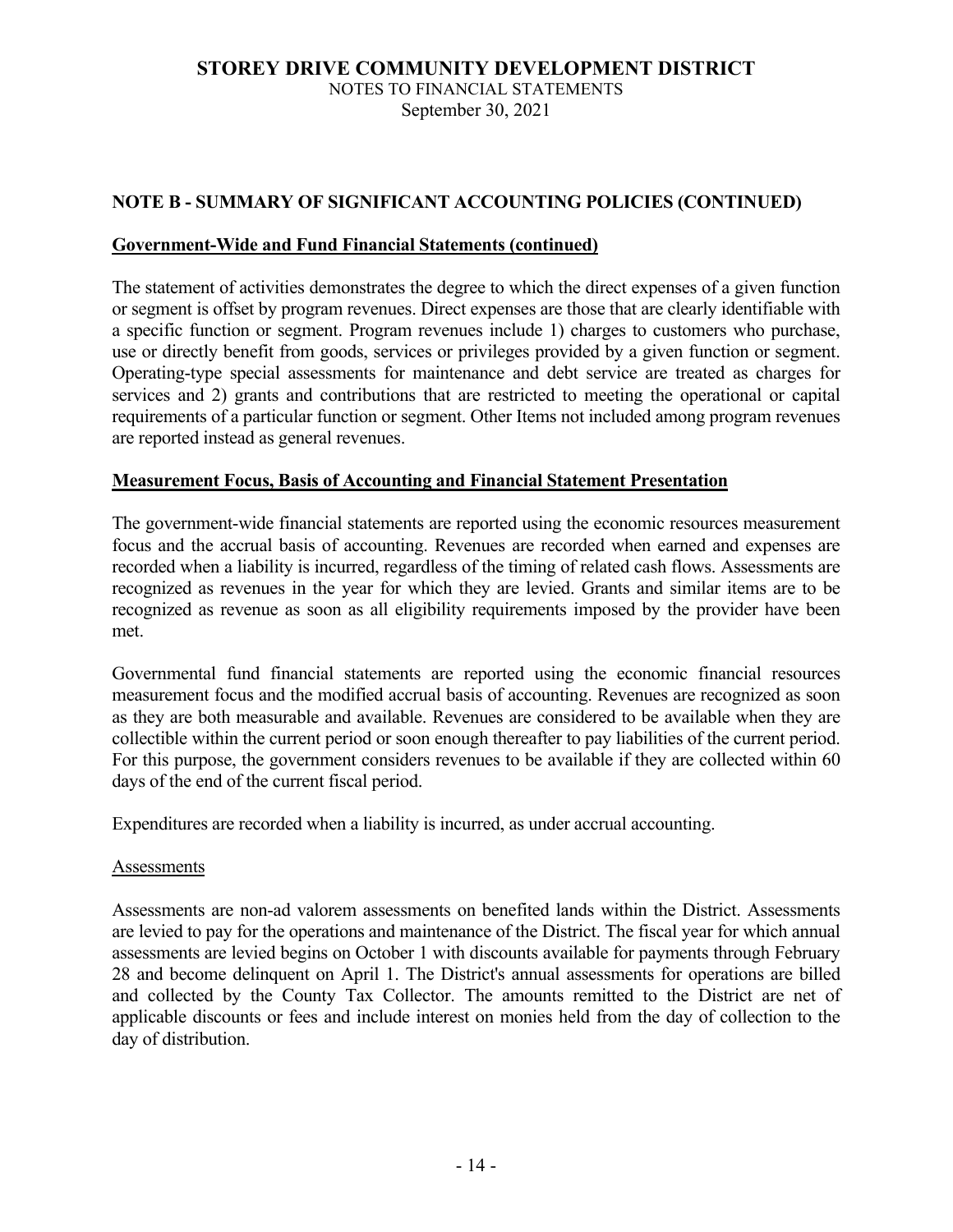## NOTES TO FINANCIAL STATEMENTS September 30, 2021

# **NOTE B - SUMMARY OF SIGNIFICANT ACCOUNTING POLICIES (CONTINUED)**

## **Measurement Focus, Basis of Accounting and Financial Statement Presentation (continued)**

#### Assessments (continued)

Assessments and interest associated with the current fiscal period are considered to be susceptible to accrual and so have been recognized as revenues of the current fiscal period. The portion of assessments receivable due within the current fiscal period is considered to be susceptible to accrual as revenue of the current period. All other revenue items are considered to be measurable and available only when cash is received by the government.

The District reports the following major governmental funds:

## General Fund

The general fund is the general operating fund of the District. It is used to account for all financial resources except those required to be accounted for in another fund.

When both restricted and unrestricted resources are available for use, it is the government's policy to use restricted resources first for qualifying expenditures, then unrestricted resources as they are needed.

## **Assets, Liabilities and Net Position or Equity**

#### Restricted Assets

These assets represent cash and investments set aside pursuant to contractual restrictions.

#### Deposits and Investments

The District's cash and cash equivalents are considered to be cash on hand and demand deposits (interest and non-interest bearing).

The District has elected to proceed under the Alternative Investment Guidelines as set forth in Section 218.415 (17) Florida Statutes. The District may invest any surplus public funds in the following:

- a) The Local Government Surplus Trust Funds, or any intergovernmental investment pool authorized pursuant to the Florida Interlocal Cooperation Act;
- b) Securities and Exchange Commission registered money market funds with the highest credit quality rating from a nationally recognized rating agency;
- c) Interest bearing time deposits or savings accounts in qualified public depositories;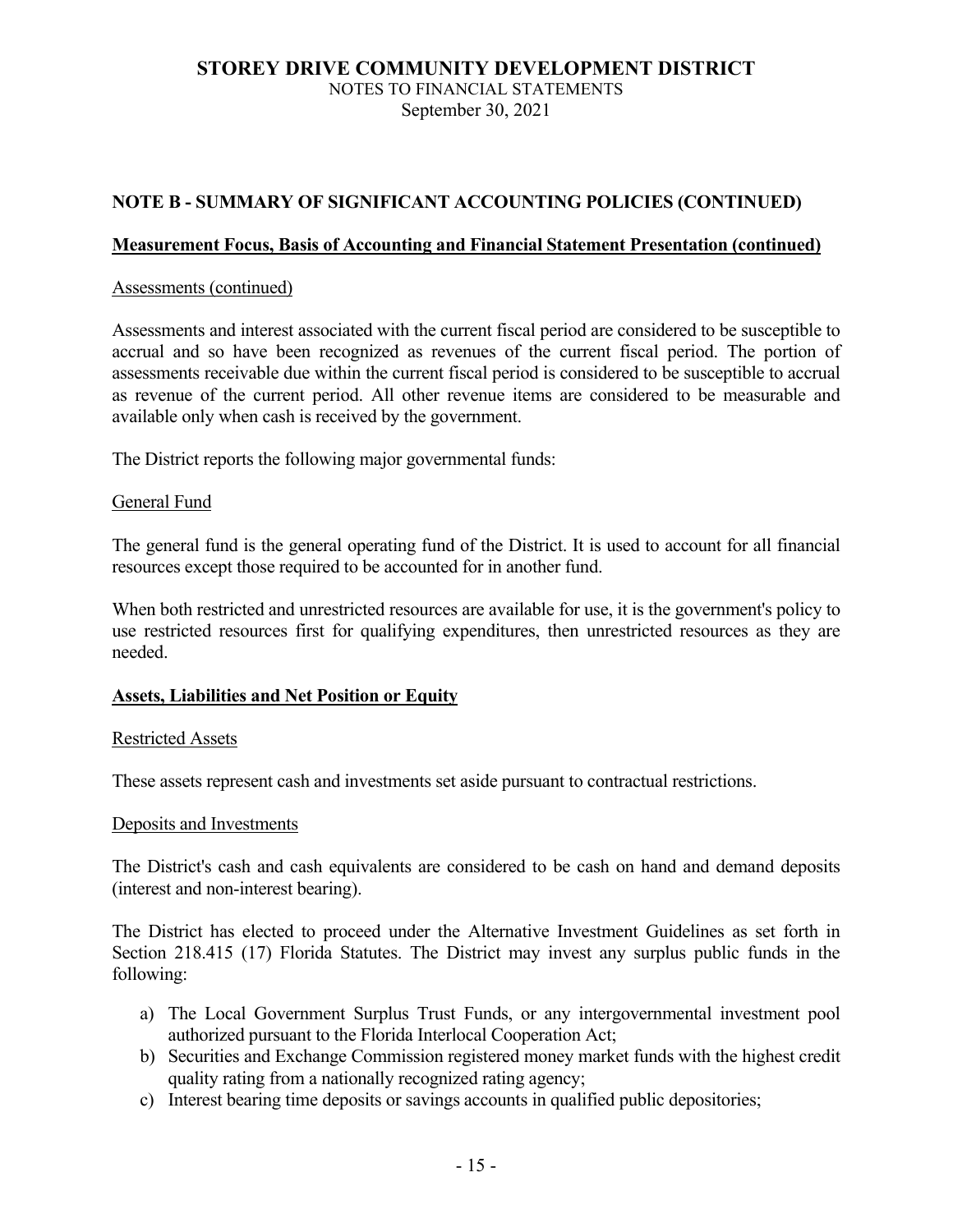# **STOREY DRIVE COMMUNITY DEVELOPMENT DISTRICT**  NOTES TO FINANCIAL STATEMENTS

September 30, 2021

# **NOTE B - SUMMARY OF SIGNIFICANT ACCOUNTING POLICIES (CONTINUED)**

## **Assets, Liabilities and Net Position or Equity (continued)**

d) Direct obligations of the U.S. Treasury.

Securities listed in paragraph c and d shall be invested to provide sufficient liquidity to pay obligations as they come due. In addition, surplus funds may be deposited into certificates of deposit which are insured.

The District records all interest revenue related to investment activities in the respective funds and reports investments at fair value.

## Prepaid Items

Certain payments to vendors reflect costs applicable to future accounting periods and are recorded as prepaid items in both government-wide and fund financial statements.

## Unearned Revenue

Governmental funds report unearned revenue in connection with resources that have been received, but not yet earned.

## Deferred Outflows/Inflows of Resources

The statement of net position reports, as applicable, a separate section for deferred outflows of resources. Deferred outflows of resources represent a consumption of net position that applies to future reporting period(s) and so will not be recognized as an outflow of resources (expense/expenditure) until that time. For example, the District would record deferred outflows of resources related to debit amounts resulting from current and advance refundings resulting in the defeasance of debt (i.e. when there are differences between the reacquisition price and the net carrying amount of the old debt).

The statement of net position reports, as applicable, a separate section for deferred inflows of resources. Deferred inflows of resources represent an acquisition of net position that applies to future reporting period(s) and so will not be recognized as an inflow of resources (revenue) until that time. For example, when an asset is recorded in the governmental fund financial statements, but the revenue is not available, the District reports a deferred inflow of resources until such times as the revenue becomes available.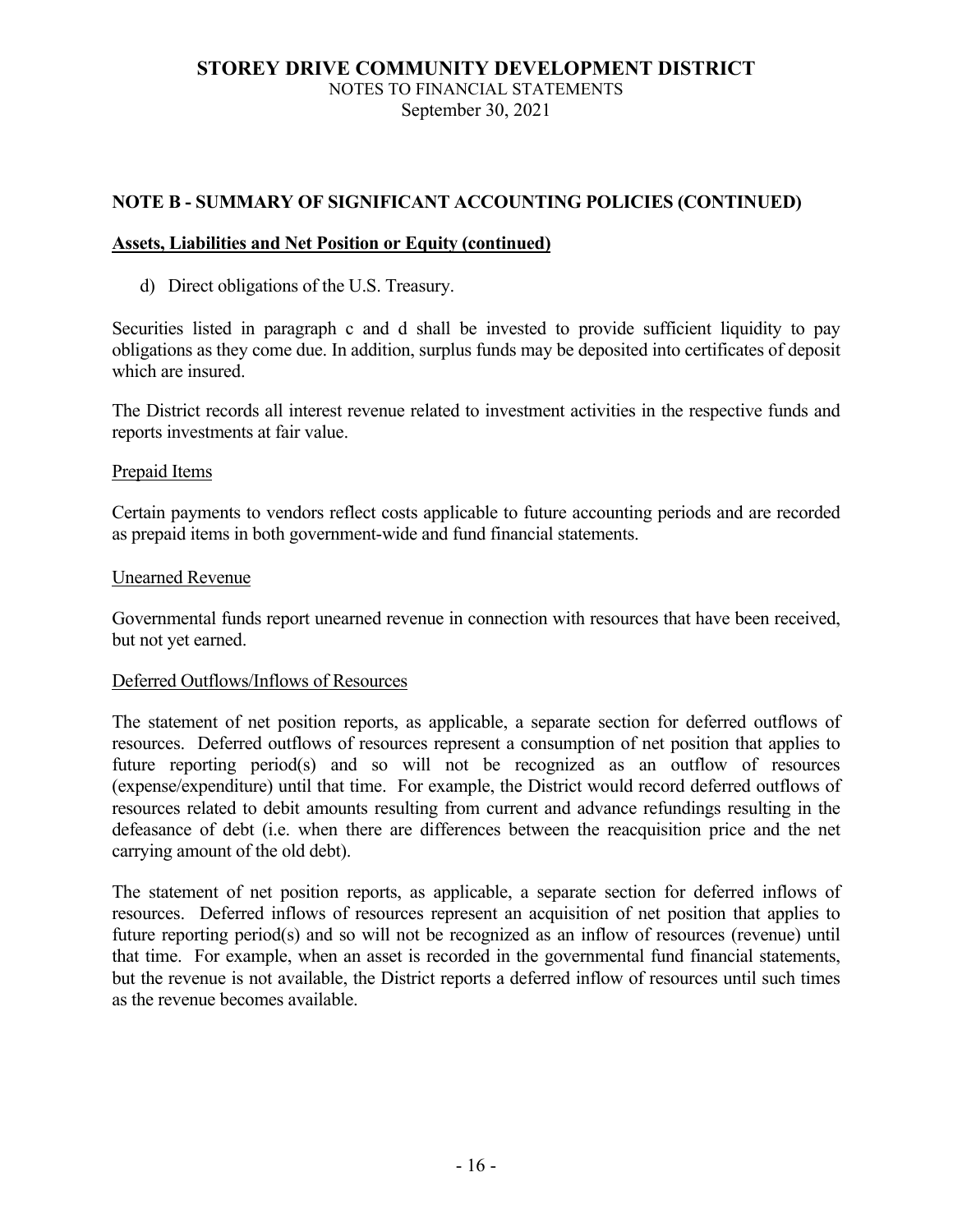NOTES TO FINANCIAL STATEMENTS September 30, 2021

# **NOTE B - SUMMARY OF SIGNIFICANT ACCOUNTING POLICIES (CONTINUED)**

## **Assets, Liabilities and Net Position or Equity (continued)**

### Fund Equity/Net Position

In the fund financial statements, governmental funds report non spendable and restricted fund balance for amounts that are not available for appropriation or are legally restricted by outside parties for use for a specific purpose. Assignments of fund balance represent tentative management plans that are subject to change.

Committed fund balance - Amounts that can be used only for the specific purposes determined by a formal action (resolution) of the Board of Supervisors. Commitments may be changed or lifted only by the Board of Supervisors taking the same formal action (resolution) that imposed the constraint originally. Resources accumulated pursuant to stabilization arrangements sometimes are reported in this category.

Assigned fund balance - Includes spendable fund balance amounts that are intended to be used for specific purposes that are neither considered restricted nor committed. The Board can assign fund balance as it does when appropriating fund balance to cover differences in estimated revenue and appropriations in the subsequent year's appropriated budget. Assignments are generally temporary and normally the same formal action need not be taken to remove the assignment.

The District first uses committed fund balance, followed by assigned fund balance and then unassigned fund balance when expenditures are incurred for purposes for which amounts in any of the unrestricted fund balance classifications could be used.

Net position is the difference between assets and deferred outflows of resources less liabilities and deferred inflows of resources. Net position in the government-wide financial statements are categorized as net investment in capital assets, restricted or unrestricted. Net investment in capital assets represents net position related to infrastructure and property, plant and equipment. Restricted net position represents the assets restricted by the District's Bond covenants or other contractual restrictions. Unrestricted net position consists of the net position not meeting the definition of either of the other two components.

## **Other Disclosures**

## Use of Estimates

The preparation of financial statements in conformity with generally accepted accounting principles requires management to make estimates and assumptions that affect the reported amounts of assets and liabilities, and disclosure of contingent assets and liabilities at the date of the financial statements, and the reported amounts of revenues and expenditures during the reporting period. Actual results could differ from those estimates.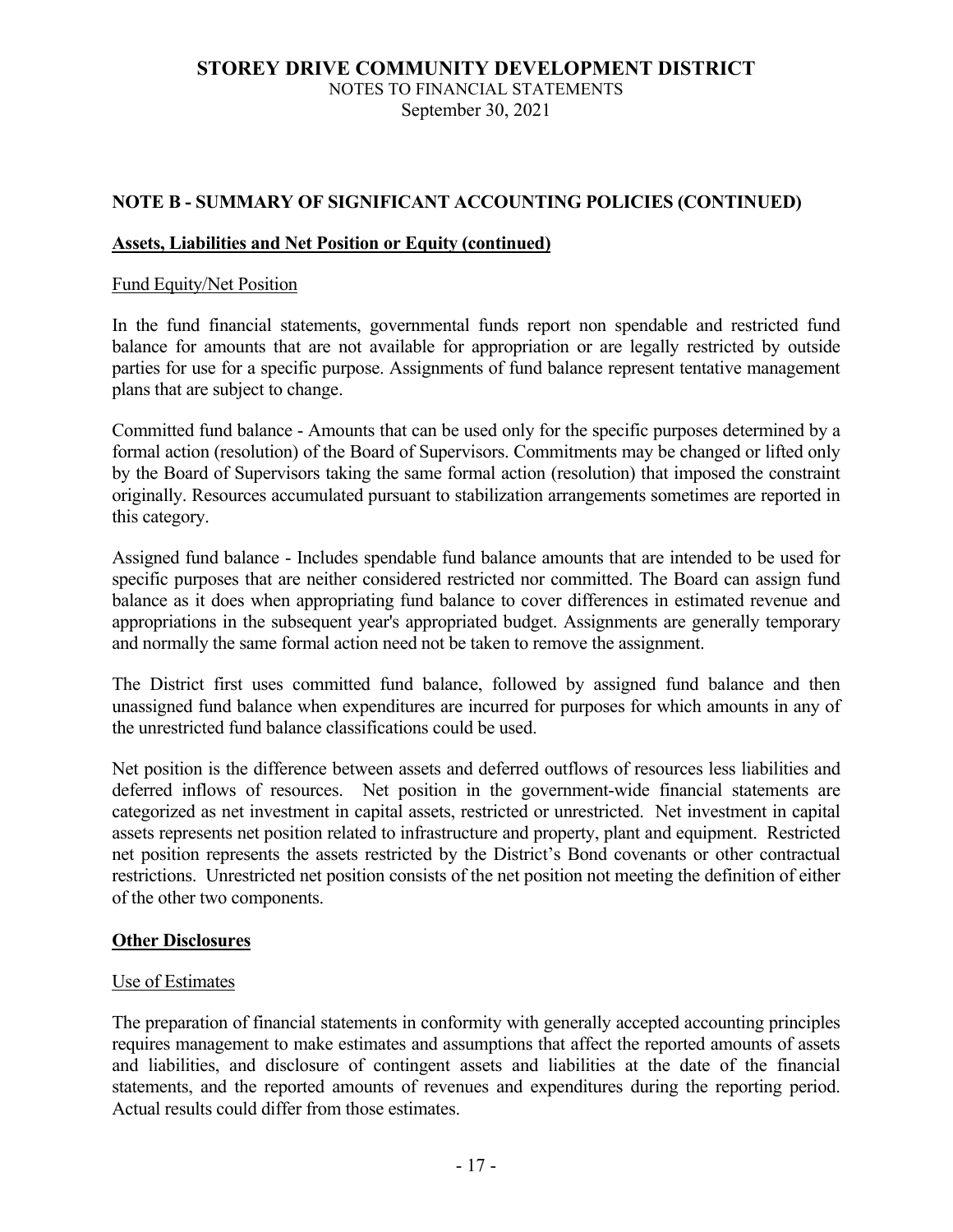NOTES TO FINANCIAL STATEMENTS September 30, 2021

# **NOTE C - BUDGETARY INFORMATION**

The District is required to establish a budgetary system and an approved Annual Budget. Annual Budgets are adopted on a basis consistent with generally accepted accounting principles for the general fund. All annual appropriations lapse at fiscal year end.

The District follows these procedures in establishing the budgetary data reflected in the financial statements.

- a) Each year the District Manager submits to the District Board a proposed operating budget for the fiscal year commencing the following October 1.
- b) Public hearings are conducted to obtain public comments.
- c) Prior to October 1, the budget is legally adopted by the District Board.
- d) All budget changes must be approved by the District Board.
- e) The budgets are adopted on a basis consistent with generally accepted accounting principles.
- f) Unused appropriation for annually budgeted funds lapse at the end of the year.

## **NOTE D – DEPOSITS**

#### **Deposits**

The District's cash balances, including certificates of deposit, were entirely covered by federal depository insurance or by a collateral pool pledged to the State Treasurer. Florida Statutes Chapter 280, "Florida Security for Public Deposits Act", requires all qualified depositories to deposit with the Treasurer or another banking institution eligible collateral equal to various percentages of the average daily balance for each month of all public deposits in excess of any applicable deposit insurance held. The percentage of eligible collateral (generally, U.S. Governmental and agency securities, state or local government debt, or corporate bonds) to public deposits is dependent upon the depository's financial history and its compliance with Chapter 280. In the event of a failure of a qualified public depository, the remaining public depositories would be responsible for covering any resulting losses.

## **NOTE E - MANAGEMENT COMPANY**

The District has contracted with a management company to perform services which include financial and accounting advisory services. Certain employees of the management company also serve as officers of the District. Under the agreement, the District compensates the management company for management, accounting, financial reporting, computer and other administrative costs.

# **NOTE F – SUBSEQUENT EVENTS**

Management has performed an analysis of the activities and transactions subsequent to September 30, 2021, to determine the need for any adjustments to and/or disclosures within the audited financial statements for the year ended September 30, 2021. As a result of the spread of COVID-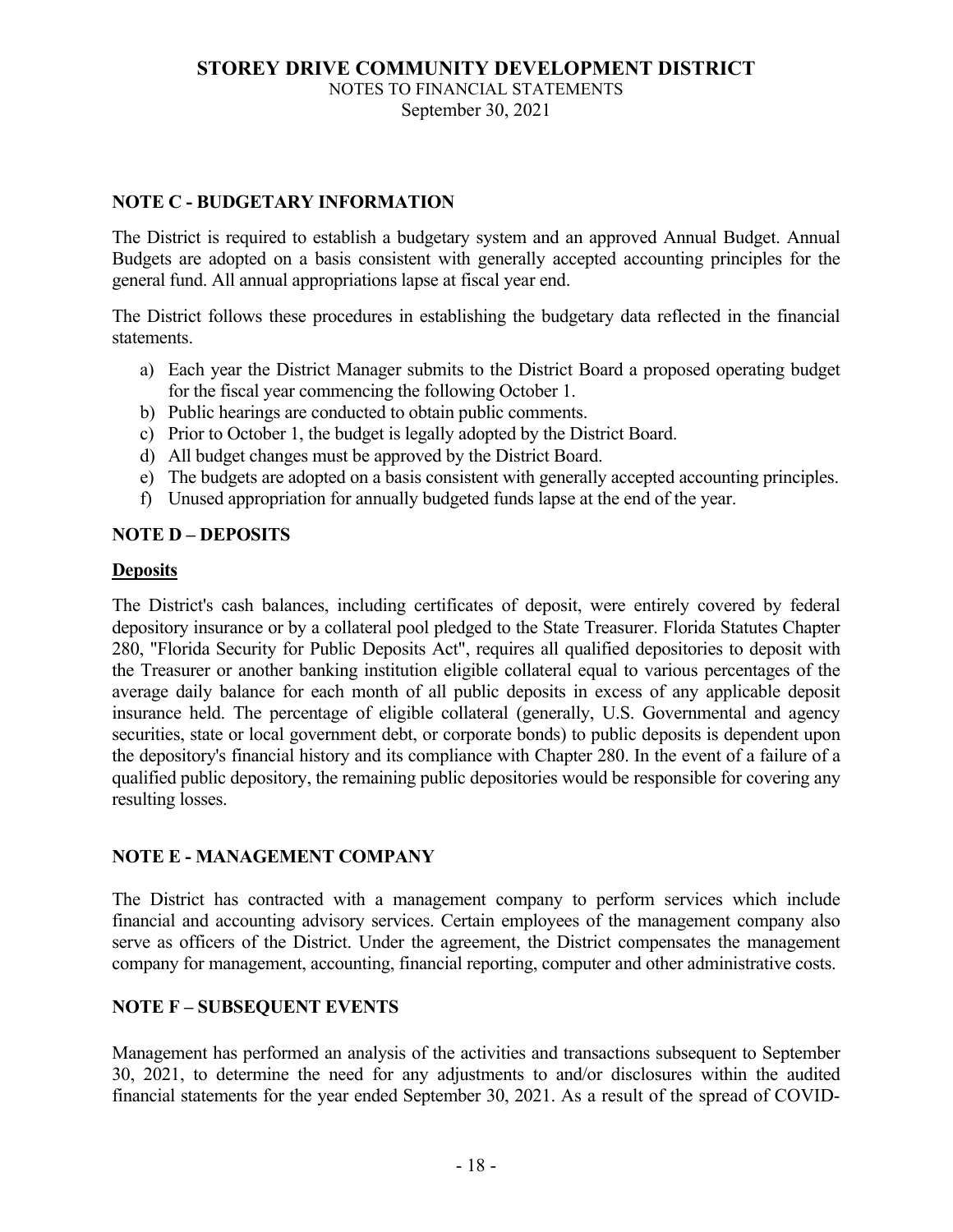# NOTES TO FINANCIAL STATEMENTS

September 30, 2021

19, economic uncertainties have risen which are likely to negatively impact operating results, though such potential impact is unknown at this time.

On January 27, 2022, the District issued \$9,710,000 Special Assessment Bonds, Series 2022. Management has performed their analysis through April 20, 2022, the audit completion date.

# **NOTE G - RISK MANAGEMENT**

The District is exposed to various risks of loss related to torts; theft of, damage to, and destruction of assets; errors and omissions; natural disasters; and environmental remediation. The District has obtained commercial insurance from independent third parties to mitigate the costs of these risks; coverage may not extend to all situations. Settled claims from these risks have not exceeded commercial insurance coverage over the past three years.

# **NOTE H – CONCENTRATION**

The Districts activity is dependent upon the continued involvement of the Developer, the loss of which could have a material adverse effect on the District operations.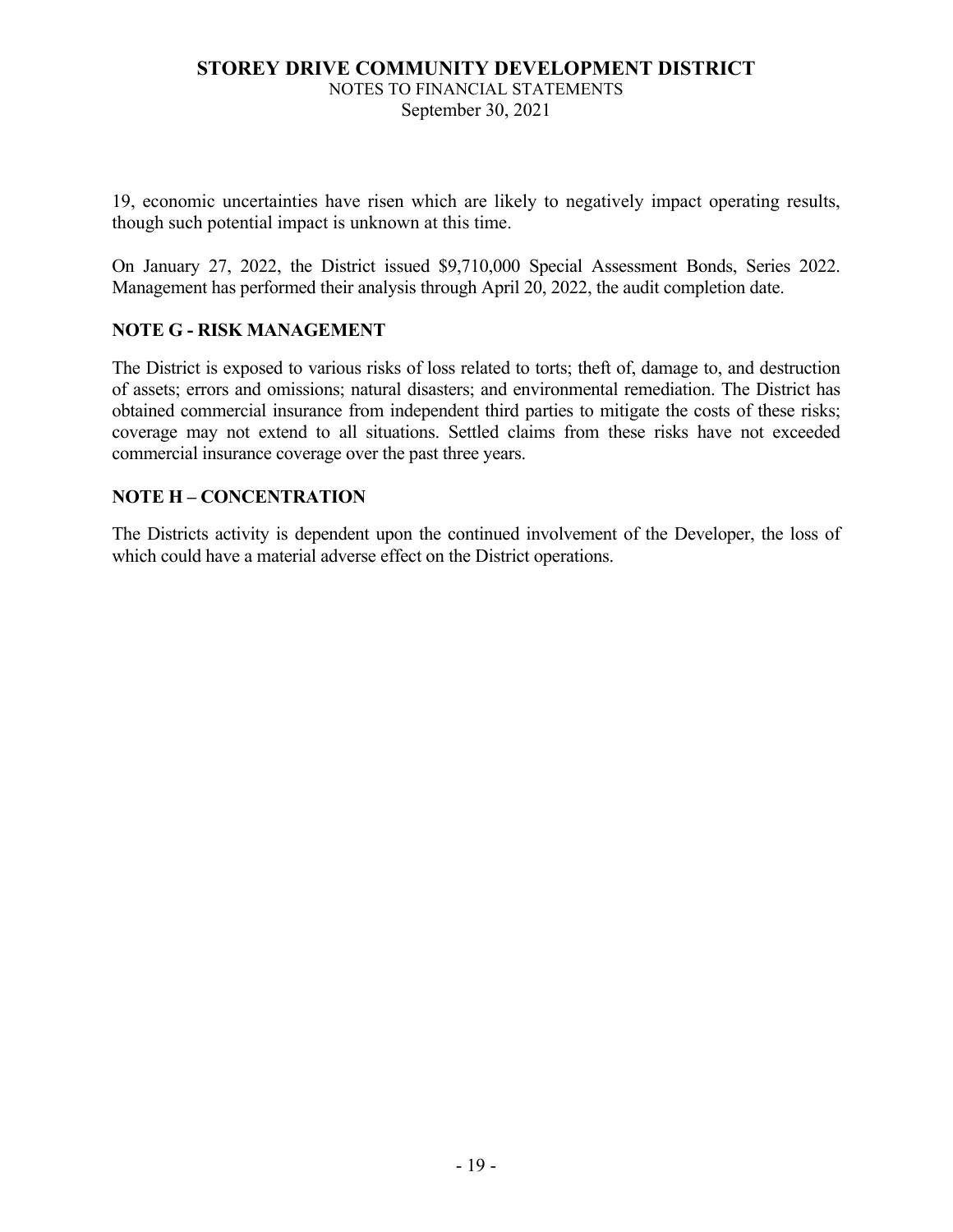#### STATEMENT OF REVENUES AND EXPENDITURES BUDGET AND ACTUAL – GENERAL FUND Year Ended September 30, 2021

|                                                                                   | <b>BUDGET</b><br>* | <b>ACTUAL</b>    | <b>VARIANCE</b><br><b>WITH FINAL</b><br><b>BUDGET</b><br><b>POSITIVE</b><br>(NEGATIVE) |
|-----------------------------------------------------------------------------------|--------------------|------------------|----------------------------------------------------------------------------------------|
| <b>REVENUES</b>                                                                   |                    |                  |                                                                                        |
| Developer contributions                                                           | 51,630<br>\$       | \$<br>40,061     | \$<br>(11, 569)                                                                        |
| <b>TOTAL REVENUES</b>                                                             | 51,630             | 40,061           | (11, 569)                                                                              |
| <b>EXPENDITURES</b><br>Current<br>General government<br><b>TOTAL EXPENDITURES</b> | 51,630<br>51,630   | 35,329<br>35,329 | 16,301<br>16,301                                                                       |
| <b>EXCESS OF REVENUES OVER</b><br>(UNDER) EXPENDITURES                            | \$                 | 4,732            | \$<br>4,732                                                                            |
| <b>FUND BALANCES</b><br>Beginning of year                                         |                    |                  |                                                                                        |
| End of year                                                                       |                    | 4,732            |                                                                                        |

\* Original and final budget.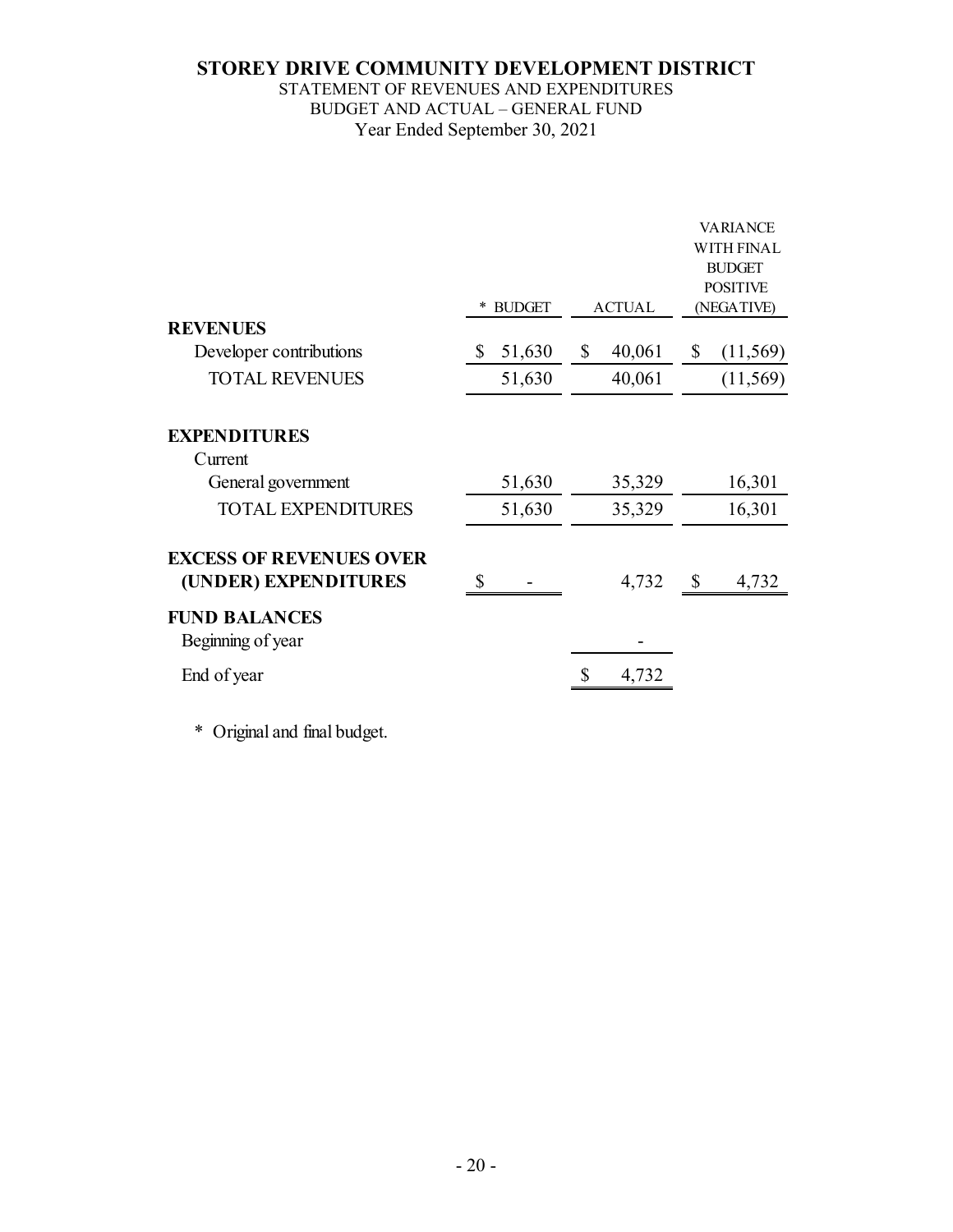# **STOREY DRIVE COMMUNITY DEVELOPMENT DISTRICT**  NOTES TO REQUIRED SUPPLEMENTARY INFORMATION

The District is required to establish a budgetary system and an approved Annual Budget for the general fund. The District's budgeting process is based on estimates of cash receipts and cash expenditures which are approved by the Board. The budget approximates a basis consistent with accounting principles generally accepted in the United States of America (generally accepted accounting principles).

An operating budget was adopted and maintained by the governing board for the District pursuant to the requirements of Florida Statutes. The budget is adopted using the same basis of accounting that is used in preparation of the fund financial statements. The legal level of budgetary control, the level at which expenditures may not exceed budget, is in the aggregate. Any budget amendments that increase the aggregate budgeted appropriations must be approved by the Board of Supervisors, Actual general fund expenditures did not exceed appropriations for the fiscal year ended September 30, 2021.

The variance between budgeted and actual general fund revenues is not considered significant. The actual general fund expenditures for the current fiscal year were lower than budgeted amounts due primarily to anticipated costs which were not incurred in the current fiscal year.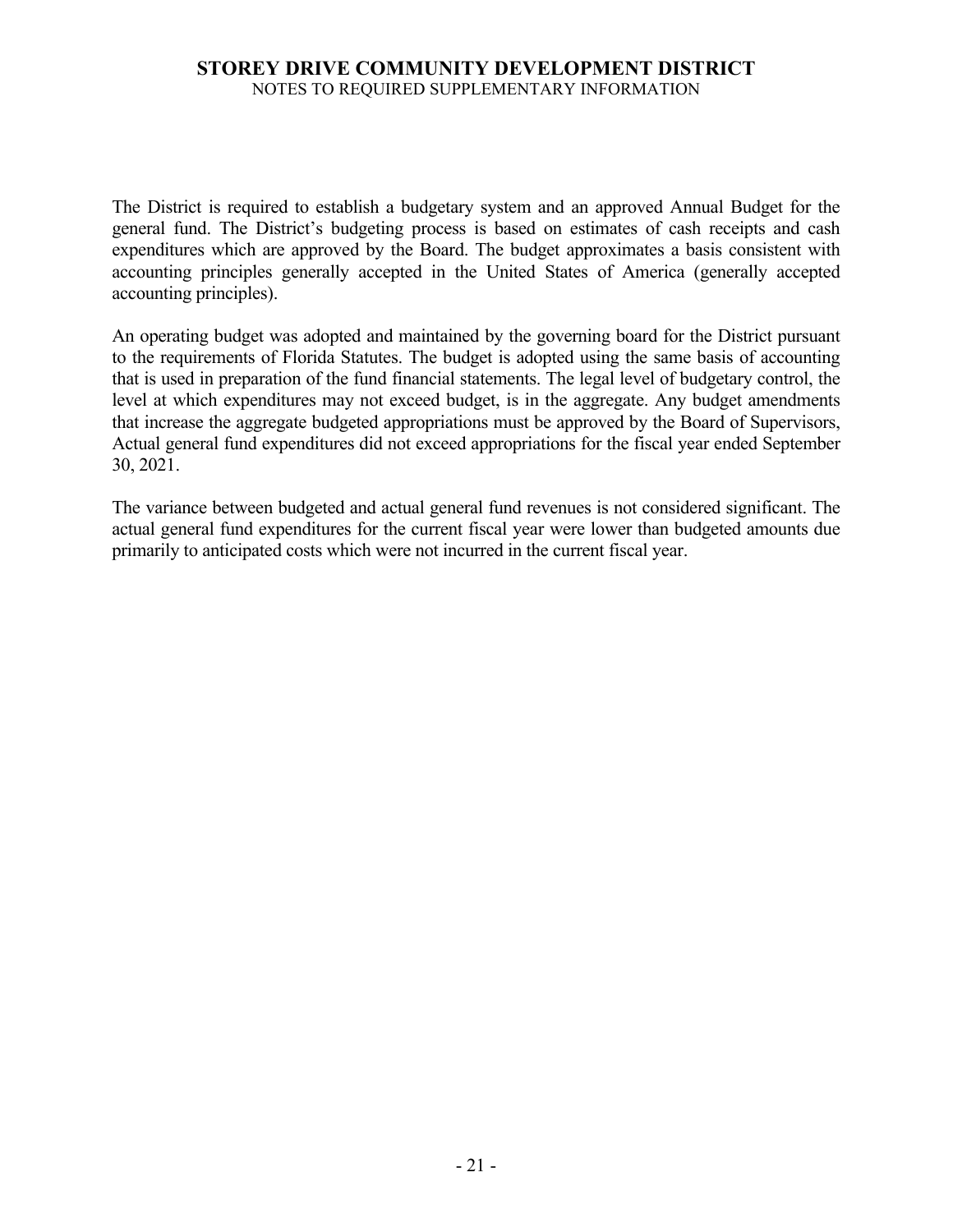#### INDEPENDENT AUDITOR'S REPORT ON INTERNAL CONTROL OVER FINANCIAL REPORTING AND ON COMPLIANCE AND OTHER MATTERS BASED ON AN AUDIT OF FINANCIAL STATEMENTS PERFORMED IN ACCORDANCE WITH *GOVERNMENT AUDITING STANDARDS*

To the Board of Directors Storey Drive Community Development District Orange County, Florida

We have audited in accordance with the auditing standards generally accepted in the United States of America and the standards applicable to the financial audits contained in *Government Auditing Standards* issued by the Comptroller General of the United States, the financial statements of Storey Drive Community Development District, as of September 30, 2021 and for the year ended September 30, 2021, which collectively comprise the Storey Drive Community Development District's basic financial statements and have issued our report thereon dated April 20, 2022.

## Internal Control Over Financial Reporting

In planning and performing our audit, we considered the District's internal control over financial reporting (internal control) to determine the audit procedures that are appropriate in the circumstances for the purpose of expressing our opinions on the financial statements, but not for the purpose of expressing an opinion on the effectiveness of the District's internal control. Accordingly, we do not express an opinion on the effectiveness of the District's internal control over financial reporting.

A deficiency in internal control exists when the design or operation of a control does not allow management or employees, in the normal course of performing their assigned functions, to prevent or detect misstatements on a timely basis. A *material weakness* is a deficiency, or a combination of deficiencies, in internal control such that there is a reasonable possibility that a material misstatement of the entity's financial statements will not be prevented, or detected and corrected on a timely basis. A *significant deficiency* is a deficiency, or a combination of deficiencies, in internal control that is less severe than a material weakness, yet important enough to merit attention by those charged with governance.

Our consideration of internal control was for the limited purpose described in the first paragraph of this section and was not designed to identify all deficiencies in internal control that might be material weaknesses or, significant deficiencies. Given these limitations, during our audit we did not identify any deficiencies in internal control that we consider to be material weaknesses. However, material weaknesses may exist that have not been identified.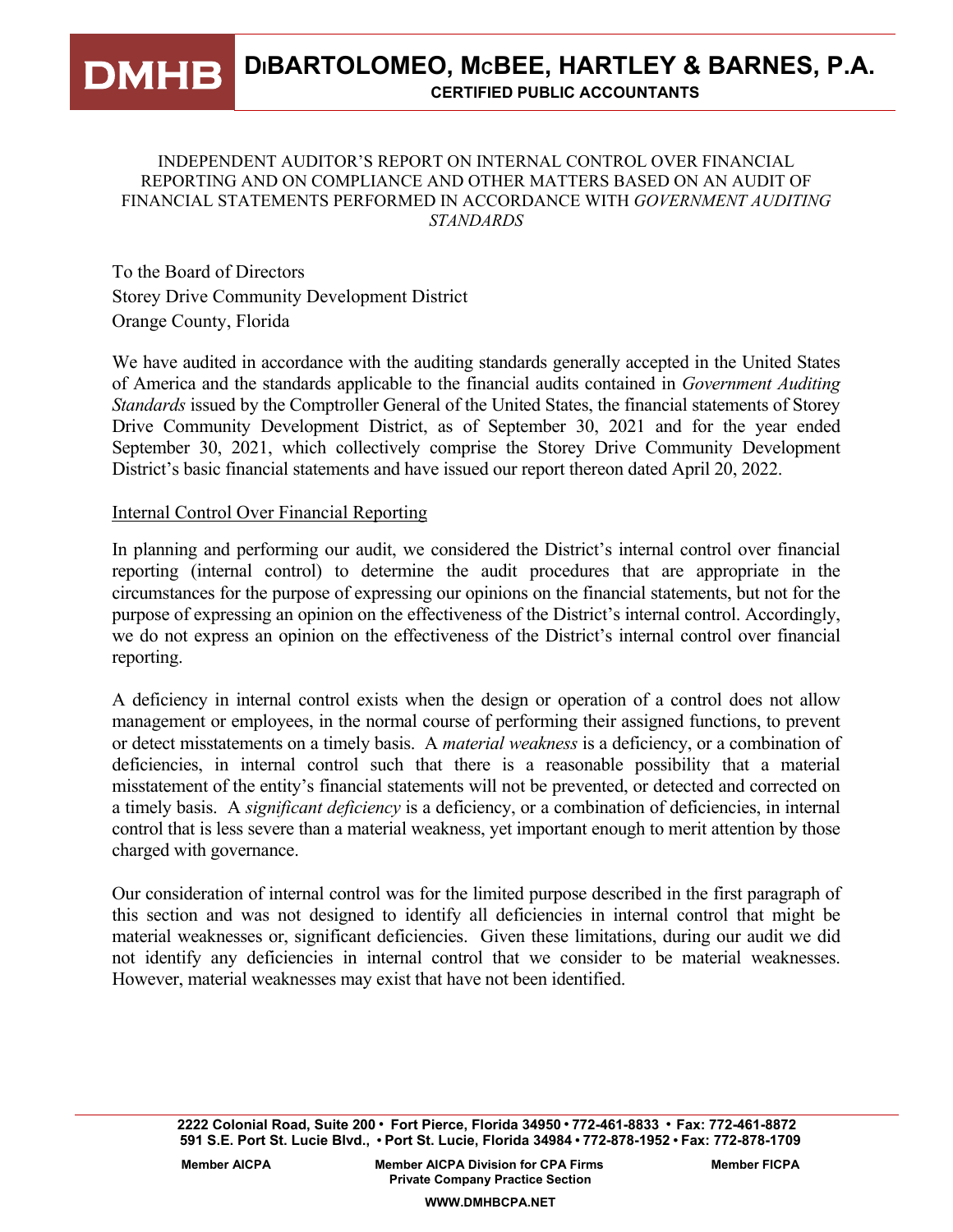## Compliance and Other Matters

As part of obtaining reasonable assurance about whether the District's financial statements are free of material misstatement, we performed tests of its compliance with certain provisions of laws, regulations, contracts, and grant agreements, noncompliance with which could have a direct and material effect on the determination of financial statement amounts. However, providing an opinion on compliance with those provisions was not an objective of our audit, and accordingly, we do not express such an opinion. The results of our tests disclosed no instances of noncompliance or other matters that are required to be reported under *Government Auditing Standards*.

## Purpose of this Report

This report is intended solely to describe the scope of our testing of internal control and compliance and the results of that testing, and not to provide an opinion on the effectiveness of the entity's internal control or on compliance. This report is an integral part of an audit performed in accordance with *Government Auditing Standards* in considering the entity's internal control and compliance. Accordingly, this communication is not suitable for any other purpose.

SiBartolomeo, MiBu, Hartley: Barres

DiBartolomeo, McBee, Hartley & Barnes, P.A. Fort Pierce, Florida April 20, 2022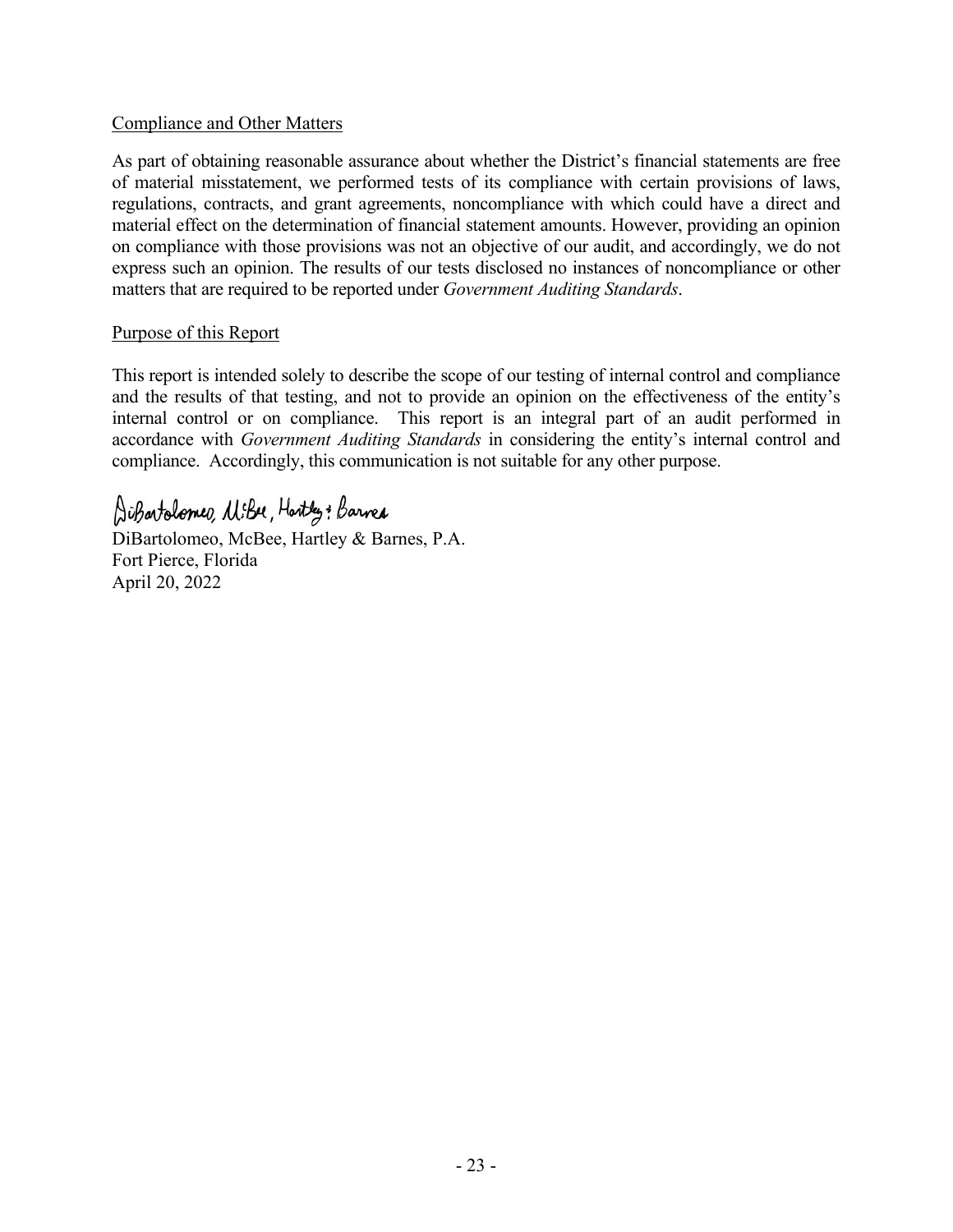**DMHB DIBARTOLOMEO, MCBEE, HARTLEY & BARNES, P.A. CERTIFIED PUBLIC ACCOUNTANTS**

## INDEPENDENT AUDITOR'S REPORT ON COMPLIANCE WITH THE REQUIREMENTS OF SECTION 218.415, FLORIDA STATUTES, REQUIRED BY RULE 10.556(10) OF THE AUDITOR GENERAL OF THE STATE OF FLORIDA

To the Board of Directors Storey Drive Community Development District Orange County, Florida

We have examined the District's compliance with the requirements of Section 218.415, Florida Statutes with regards to the District's investments during the year ended September 30, 2021. Management is responsible for the District's compliance with those requirements. Our responsibility is to express an opinion on the District's compliance based on our examination.

Our examination was conducted in accordance with attestation standards established by the American Institute of Certified Public Accountants and, accordingly, included examining, on a test basis, evidence about the District's compliance with those requirements and performing such other procedures as we considered necessary in the circumstances. We believe that our examination provides a reasonable basis for our opinion. Our examination does not provide a legal determination on the District's compliance with specified requirements.

In our opinion, the District complied, in all material respects, with the aforementioned requirements for the year ended September 30, 2021.

This report is intended solely for the information and use of the Legislative Auditing Committee, members of the Florida Senate and the Florida House of Representatives, the Florida Auditor General, management, and the Board of Supervisors of Storey Drive Community Development District, Orange County, Florida and is not intended to be and should not be used by anyone other than these specified parties.

AiBartolomeo, MiBu, Hartley & Barred

DiBartolomeo, McBee Hartley & Barnes, P.A. Fort Pierce, Florida April 20, 2022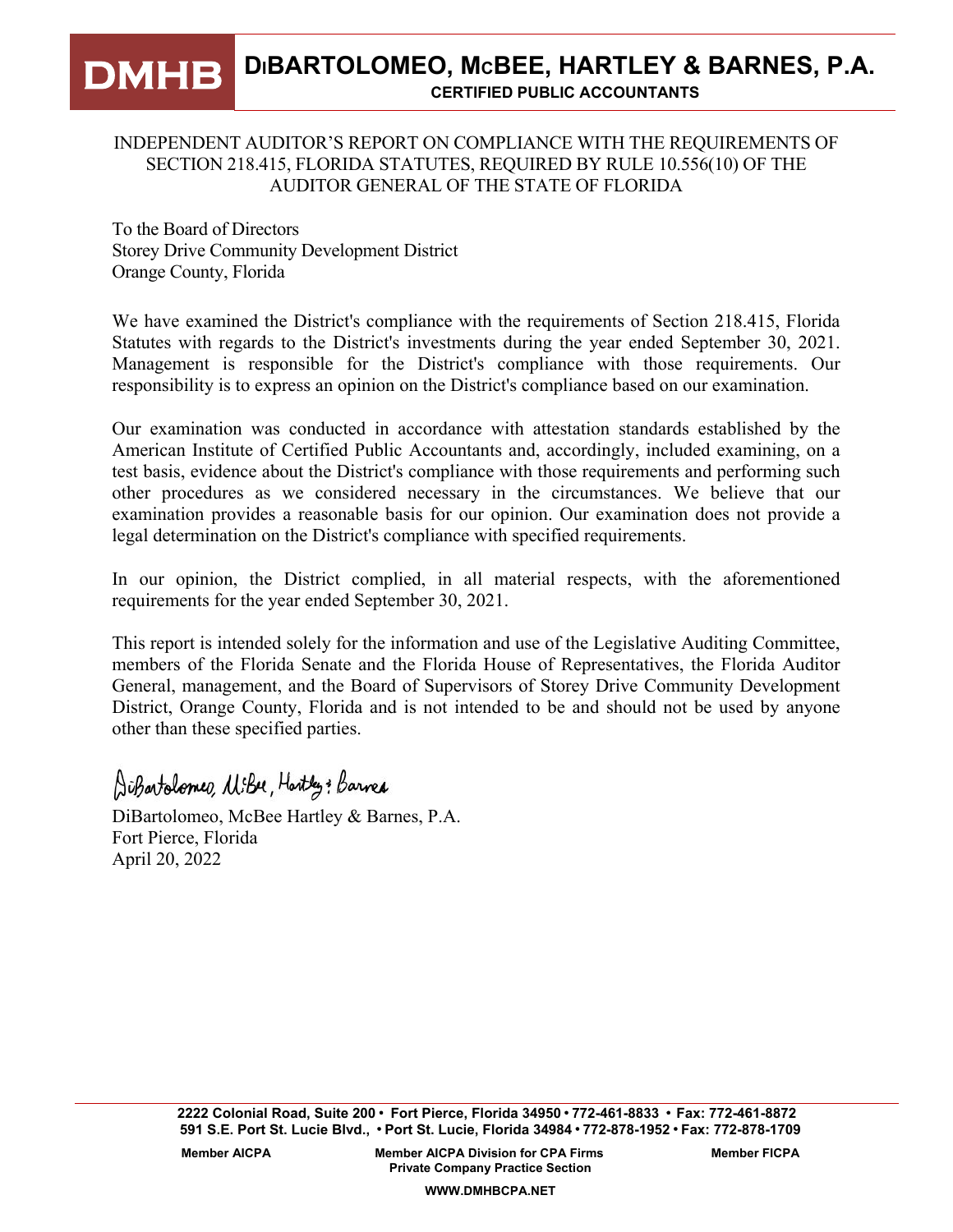**DMHB DIBARTOLOMEO, MCBEE, HARTLEY & BARNES, P.A. CERTIFIED PUBLIC ACCOUNTANTS**

#### Management Letter

To the Board of Supervisors Storey Drive Community Development District Orange County, Florida

#### **Report on the Financial Statements**

We have audited the financial statements of Storey Drive Community Development District as of and for the fiscal year ended September 30, 2021, and have issued our report thereon dated April 20, 2022.

#### **Auditor's Responsibility**

We conducted our audit in accordance with auditing standards generally accepted in the United States of America; the standards applicable to financial audits contained in *Government Auditing Standards,* issued by the Comptroller General of the United States and Chapter 10.550, Rules of the Auditor General.

#### **Other Reports and Schedule**

We have issued our Independent Auditor's Report on Internal Control over Financial Reporting and Compliance and Other Matters Based on an Audit of the Financial Statements Performed in Accordance with *Government Auditing Standards;* and Independent Accountant's Report on an examination conducted in accordance with *AICPA Professional Standards*, Section 601, regarding compliance requirements in accordance with Chapter 10.550, Rules of the Auditor General. Disclosures in those reports and schedule, which are dated April 20, 2022, should be considered in conjunction with this management letter.

#### **Prior Audit Findings**

Section 10.554(1)(i)1., Rules of the Auditor General, requires that we determine whether or not corrective actions have been taken to address findings and recommendations made in the preceding annual financial audit report. Initial year audit, there were no findings in the prior year.

#### **Official Title and Legal Authority**

Section 10.554(1)(i)4., Rules of the Auditor General, requires that the name or official title and legal authority for the primary government and each component unit of the reporting entity be disclosed in this management letter, unless disclosed in the notes to the financial statements. Refer to Note A in the notes to the financial statements.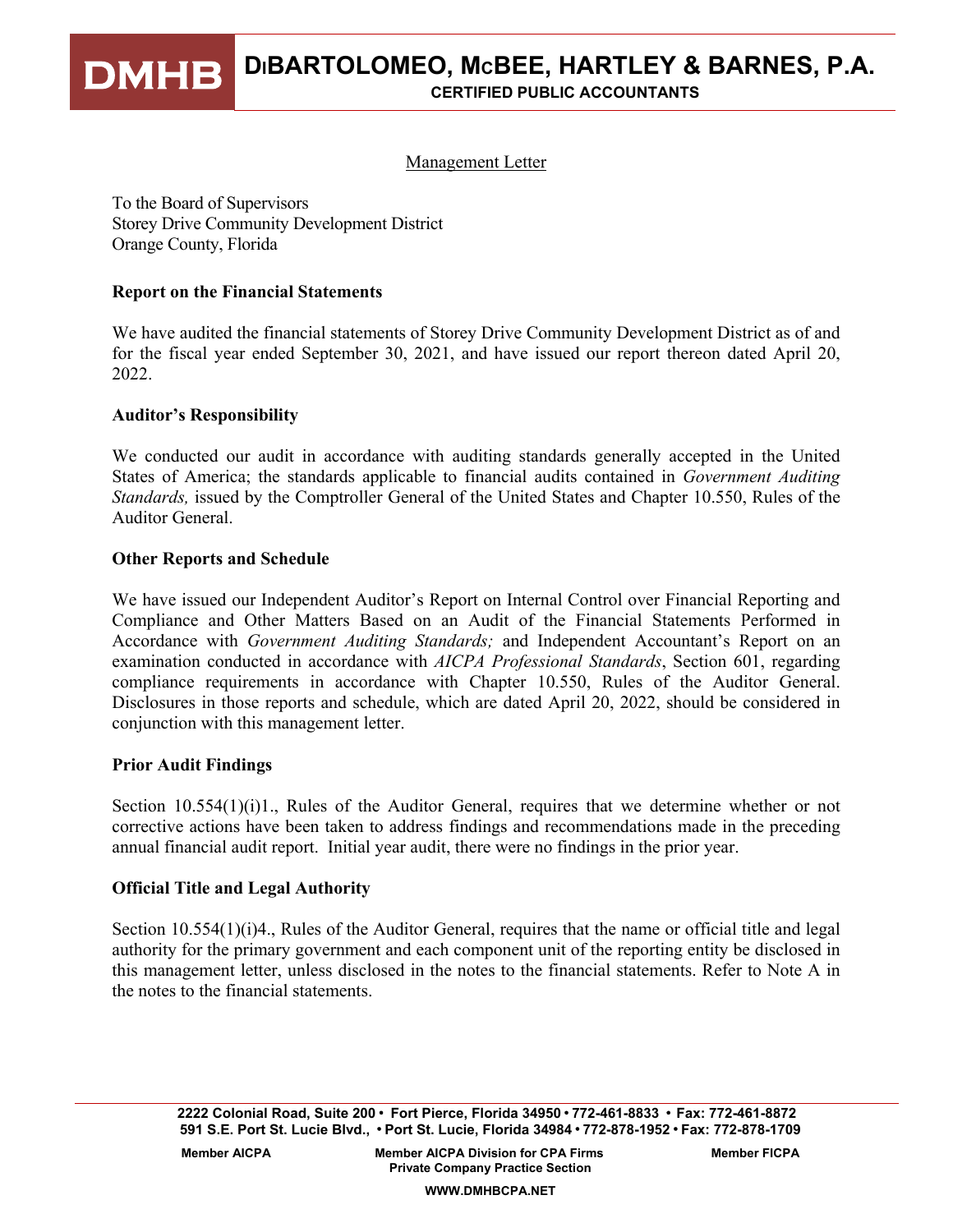#### **Financial Condition**

Section 10.554(1)(i)5.a. and 10.556(7), Rules of the Auditor General, require that we apply appropriate procedures and report the results of our determination as to whether or not Storey Drive Community Development District has met one or more of the conditions described in Section 218.503(1), Florida Statutes, and identification of the specific conditions met. In connection with our audit, we determined that the Storey Drive Community Development District did not meet any of the conditions described in Section 218.503(1), Florida Statutes.

Pursuant to Sections 10.554(1)(i)5.c. and 10.556(8), Rules of the Auditor General, we applied financial condition assessment procedures. It is management's responsibility to monitor the Storey Drive Community Development District's financial condition, and our financial condition assessment was based in part on representations made by management and the review of financial information provided by same.

#### **Specific Information**

As required by Section 218.39(3)(c), Florida Statutes, and Section 10.554(1)(i)6, Rules of the Auditor General, the Storey Drive Community Development District reported:

- a. The total number of district employees compensated in the last pay period of the District's fiscal year as 1.
- b. The total number of independent contractors to whom nonemployee compensation was paid in the last month of the district's fiscal year as 4.
- c. All compensation earned by or awarded to employees, whether paid or accrued, regardless of contingency as \$554.10.
- d. All compensation earned by or awarded to nonemployee independent contractors, whether paid or accrued, regardless of contingency as \$35,444.27.
- e. The District does not have any construction projects with a total cost of at least \$65,000 that are scheduled to begin on or after October 1 of the fiscal year being reported.
- f. The District did not amend its final adopted budget under Section 189.016(6), Florida Statutes.

As required by Section 218.39(3)(c), Florida Statutes, and Section 10.554(1)(i)7, Rules of the Auditor General, the Storey Drive Community Development District reported:

- a. The rate or rates of non-ad valorem special assessments imposed by the District range from \$0 to \$0 per residential unit.
- b. The total amount of special assessments collected by or on behalf of the District as \$0.
- c. The total amount of outstanding bonds issued by the district as \$0.